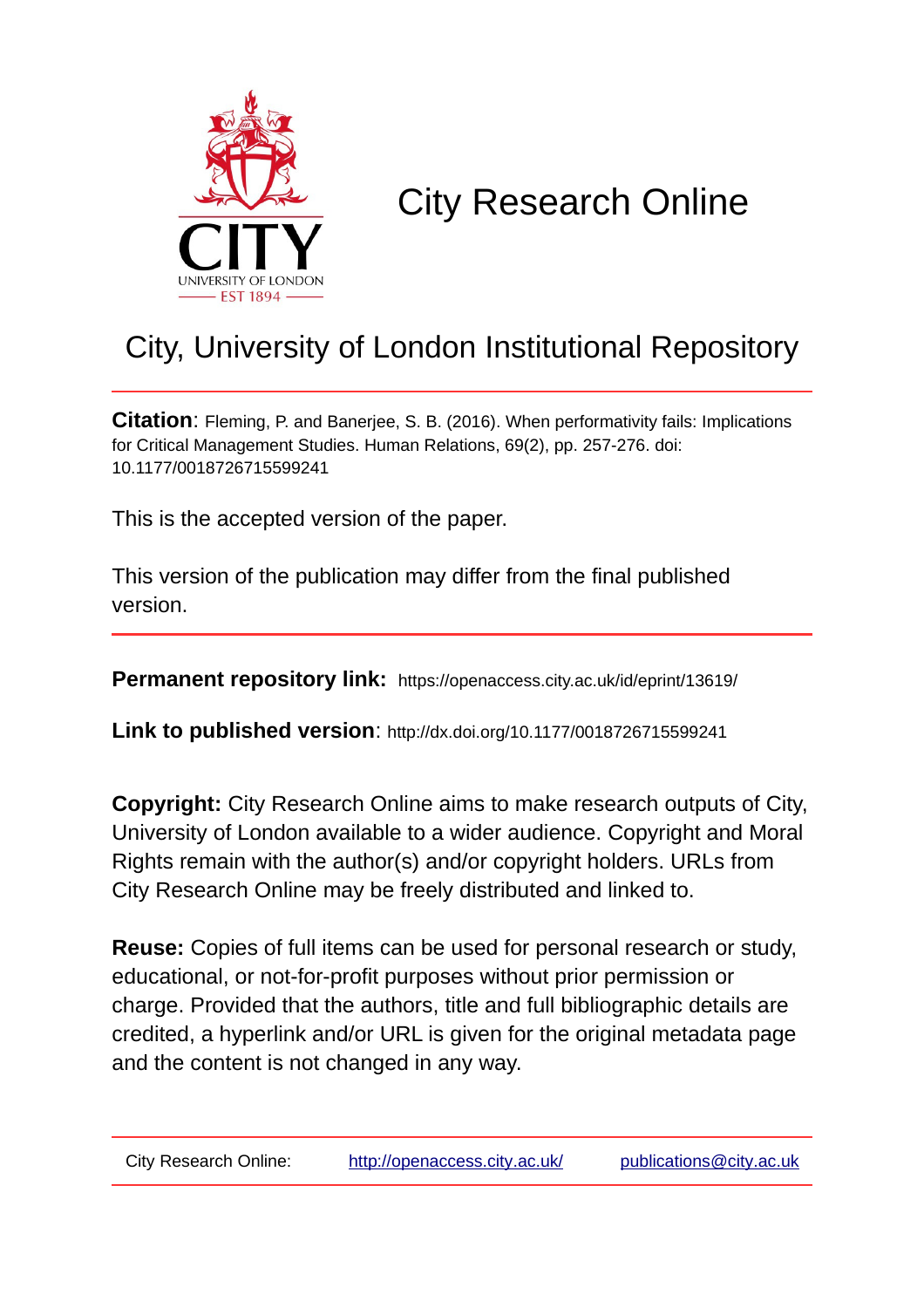# **When performativity fails: Implications for Critical Management Studies**

*Peter Fleming and Subhabrata Bobby Banerjee*

# **Abstract**

This paper argues that the recent call in this journal and elsewhere for Critical Management Studies (CMS) scholars to embrace rather than chide performativity presents an overly optimistic view of (a) the power of language to achieve emancipatory organizational change and (b) the capability of lone CMS researchers to resignifiy management discourses. We introduce the notion of *failed performative*s (Bulter, 1993, 2010) to extend this argument and discuss its implications for critical organizational inquiry. If CMS seeks to make a practical difference in business and society, and realize its ideals of emancipation, we suggest alternative methods of impact must be explored.

# **Keywords**

Critical Management Studies, Emancipation, Performativity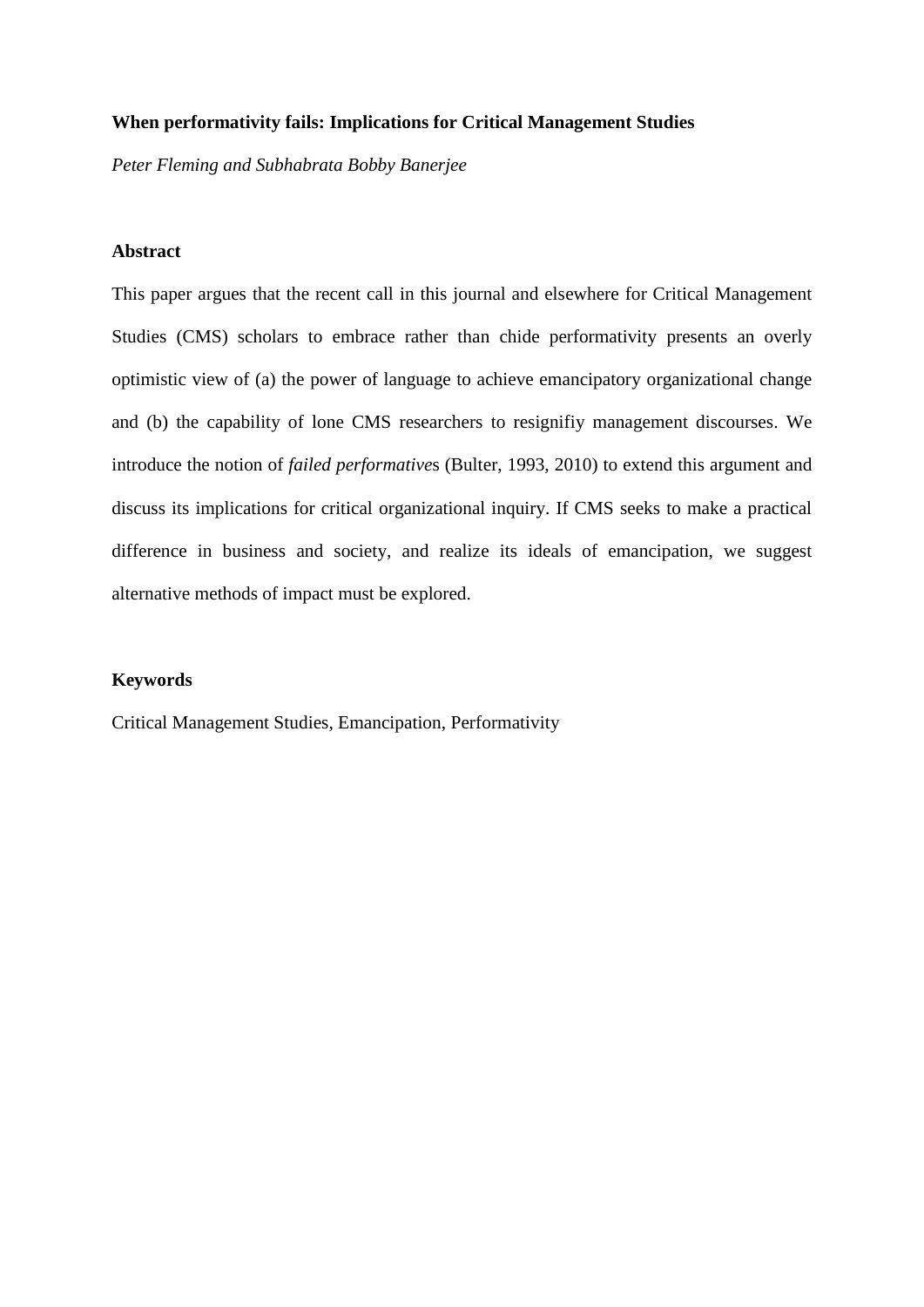#### **Introduction**

In their influential analysis of Critical Management Studies (CMS), Fournier and Grey (2000) argue that CMS scholarship is driven by three basic principles: denaturalization, reflectivity and non-performativity. *Denaturalization* deconstructs the seemingly immutable 'realities' and 'rationalities' of managerialism while exposing the wealth of alternatives that reside in the shadows of organizational life. *Reflectivity* challenges the dominance of positivism in the methodologies of mainstream management research, revealing how all social scientific investigation is underpinned by political assumptions. And drawing on Lyotard's (1984) notion of instrumental performativity, the principle of *non-performativity* rejects the means-ends rationality that governs many organizational situations, especially under neoliberal capitalism characterized by a cost-minimization/profit-maximization logic (Fournier and Grey, 2000).

The principle of non-performativity has recently been questioned in a number of articles published in this journal and elsewhere. These authors suggest that by critically distancing themselves from the concrete activities of managers, researchers may miss opportunities to intervene and make a difference for the better. For example, in their influential article, Spicer, Alvesson and Karreman (2009: 538) argue that the principle of non-performativity needlessly isolates CMS from organizational practitioners. This in turn fosters a corrosive 'cynicism and negativism' whereby scholars ply grand critical theories that have little relevance to everyday organizational challenges. Others similarly maintain that the principle of non-performativity fails to offer 'practical' guidelines for managers (King and Learmonth, 2014); misses crucial opportunities to 'collaborate' with middlemanagers and stubbornly objects to becoming 'more relevant to practice' (Wickert and Schaefer, 2014: 7); is elitist in how it ignores practitioner management texts in favour of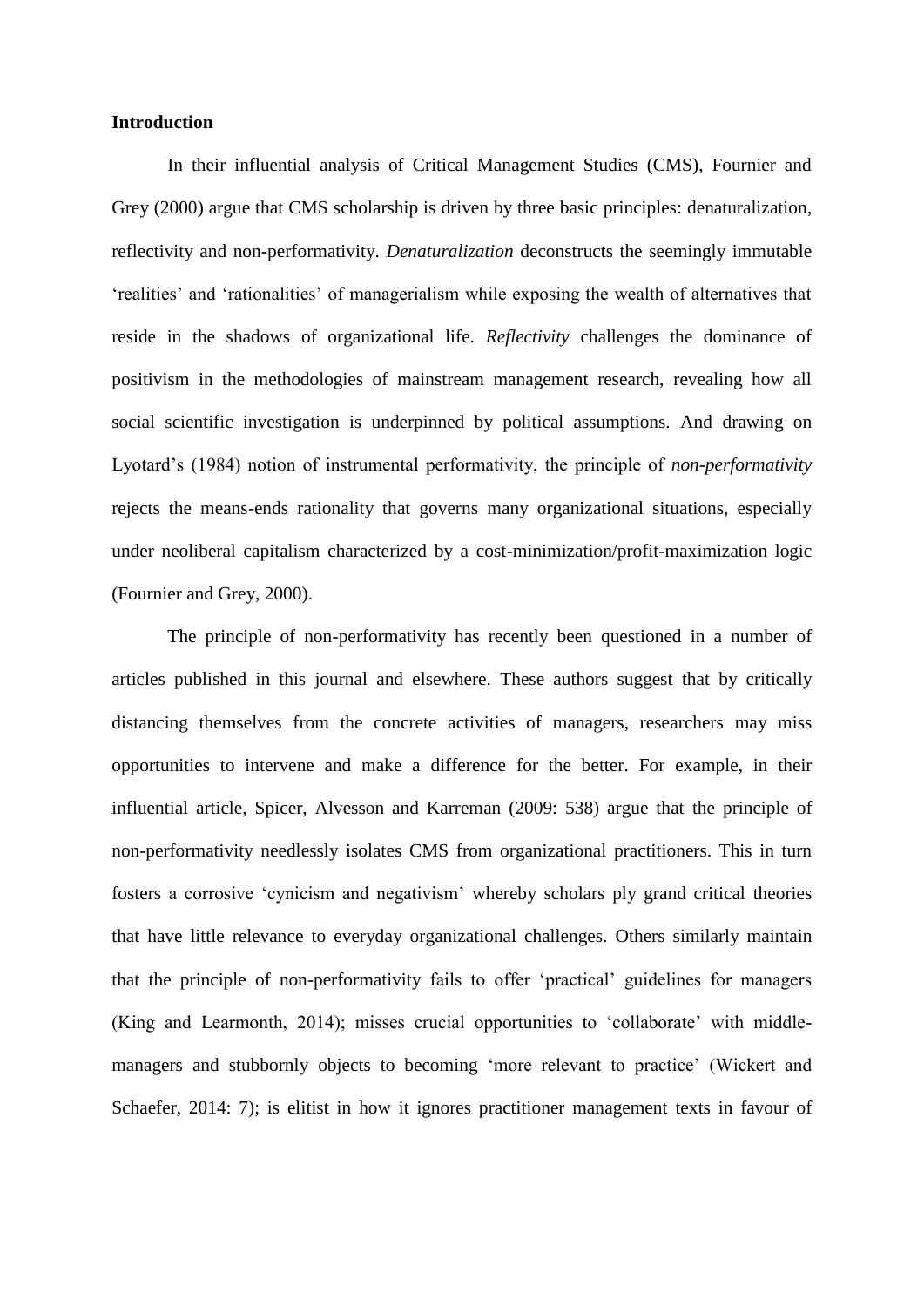'canonical perspectives' associated with Marx, Foucault and the Frankfurt School (Hartmann, 2014: 619, also see Clegg, Kornberger, Carter and Rhodes, 2006).

These scholars recommend a renewed commitment to performativity so that critical knowledge can have an impact on the practices of managers and lead to emancipatory change. Most assertive in this regard are Spicer et al. (2009) and Wickert and Schaefer (2014) and their respective notions of *critical performativity* and *progressive performativity*. Both papers draw upon wider philosophical studies of performativity to discern its potential for CMS researchers hoping to make meaningful interventions. In particular, they apply Austin (1963) and Butler's (1990; 1993) influential insight about the way language creates reality (rather than just describe it). Armed with this insight, it is claimed that CMS researchers can change organizational practice (for the better) by altering how language is used by managers. Modified speech may lead to modified and thus emancipatory behaviour. Such critical performativity 'involves active and subversive intervention into managerial discourses and practices' (Spicer et al., 2009: 538). Instead of worrying about emancipation on a grand scale, more modest microemancipatory practices might 'stimulate the performative effects of language in order to induce incremental, rather than radical, changes in managerial behaviour' (Wickert and Schaefer, 2014: 1). This means getting closer to managers rather than critiquing them from afar.

We agree that CMS scholars should be reflecting on how their critical findings might translate into concrete change. Otherwise why bother being critical in the first place? Moreover, we applaud recent efforts – including the advocates of critical and progressive performativity – to rethink how CMS research might make a difference to organizational practices. Our motivation for entering this discussion, however, derives from a nagging doubt. We are concerned that the emphasis on discursive performativity as a change mechanism risks presenting an overly optimistic view of (a) the power of language to alter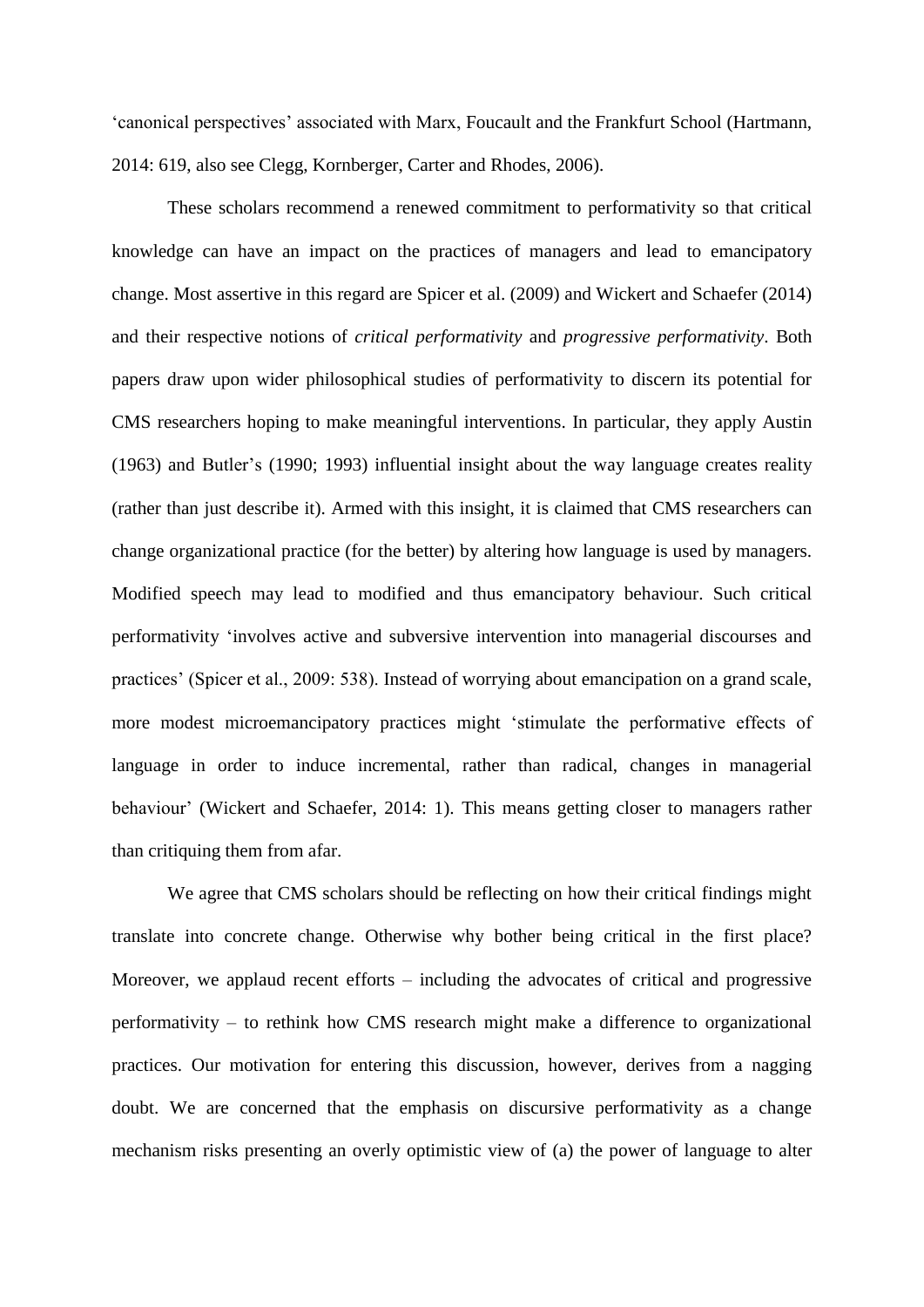institutionalized organizational practices associated with neoliberal capitalism and (b) the capability of CMS scholars alone to reorder *in situ* how managers make sense of governing imperatives like profit-maximization, shareholder value, consumer responsiveness and soforth. While there may be situations in which critical and/or progressive performativity may 'talk into existence new (counterbalancing) behaviours and practices' (Wickert and Schaefer, 2014: 3), we also propose that, realistically speaking, such attempts would just as likely *fail* given the preponderant pressures of economic rationality in many business contexts. Missing in the aforementioned calls for a wider appreciation of (discursive) performativity, therefore, are the strict boundary conditions that Austin (1963) and Butler (1990; 1993; 2010) themselves place around the notion.

Our paper contributes to the ongoing discussion about the challenge of making CMS performative by addressing two central questions. First, rather than automatically assume their success, how might discursive performative approaches (such as critical and progressive performativity) fail to enact desired material changes and for what reasons? Answering this question will provide a better understanding of the practical contingencies that can determine whether these new performativities are the best method for endeavouring to influence organizations. And second, in light of the constraints on the performative potential of language, what other possible avenues are available to the CMS community for having an impact (however modest) on organizational practices and routines?

The paper is structured in four parts. First, we provide an overview of the founding CMS principle of non-performativity and analyse recent calls for critical research to become more performative, giving particular attention to the two papers that have recently appeared in this journal. Second, we identify the circumstances under which it is more realistic to expect discursive performativity to *fail* rather than succeed. Corporate Social Responsibility (or CSR) is here highlighted as a failed performative in managerial and mainstream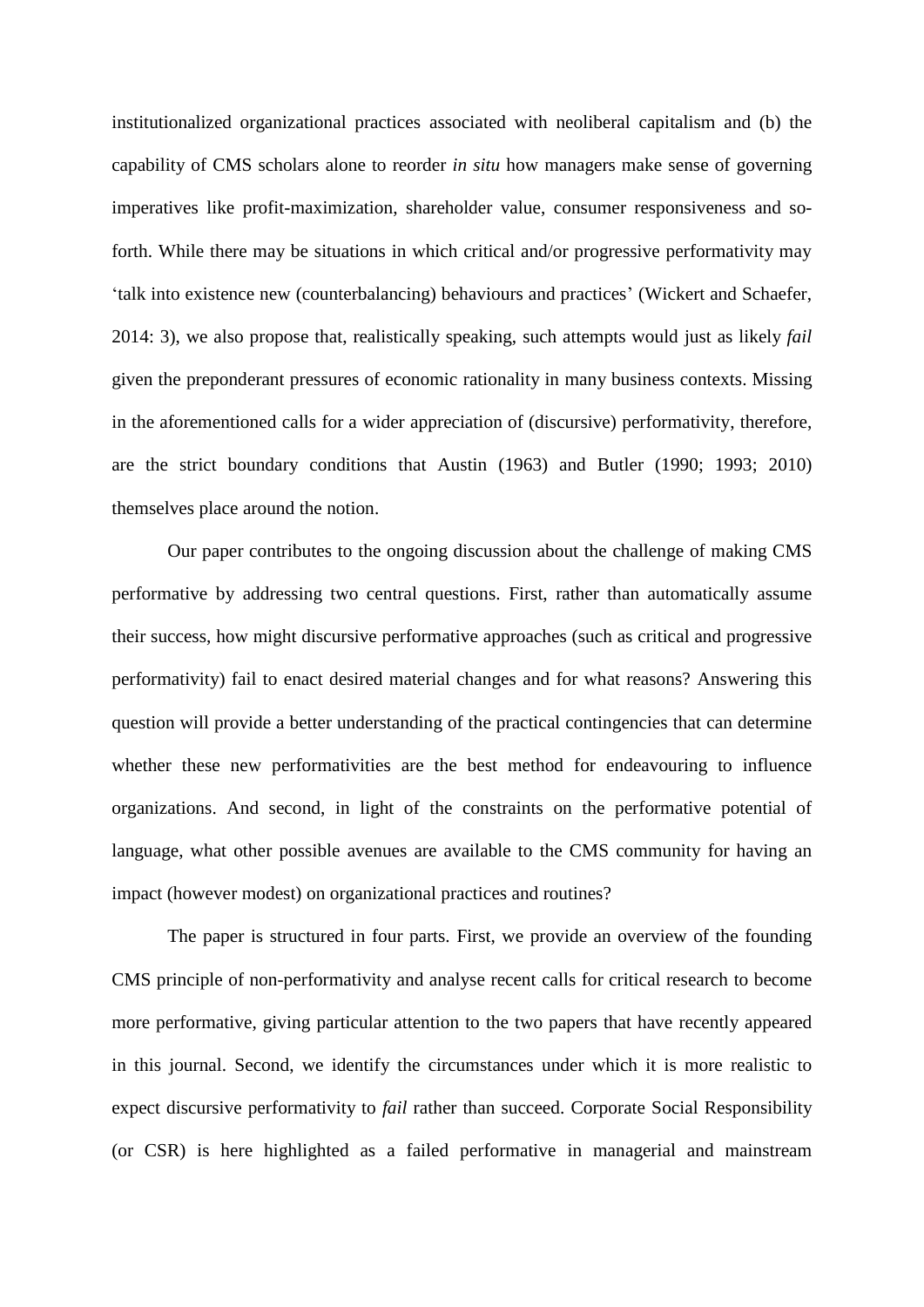discourses. Third, the paper posits alternative methods that the CMS community might use to help make organizations less exploitative and more equitable. And fourth, we conclude by discussing the broader role of critique in management studies at this juncture. Our overall aim is to continue the ongoing dialogue about performativity in the CMS community and hopefully inform new avenues to achieve its stated objectives in business and society.

#### **CMS and the question of performativity**

We will not provide a detailed overview of CMS as that has been done extensively elsewhere (see for example Adler et al., 2007; Alvesson et al., 2009; Banerjee, 2011a; Fournier and Grey, 2000; Spicer et al., 2009). CMS is characterized by a diversity of theoretical and philosophical perspectives. For instance, the 2013 Critical Management Studies conference held in Manchester comprised of twenty-five streams involving a wide range of topics such as critical perspectives on strategy, globalization, international business, diversity, feminism, race theory, human resource management, marketing, accounting, postcolonialism, sexuality, gender, postmodernism and environmentalism. CMS was established as a division in the Academy of Management in 2008. The domain statement of the CMS division describes its mission:

CMS serves as a forum within the Academy for the expression of views critical of established management practices and the established social order. Our premise is that structural features of contemporary society, such as the profit imperative, patriarchy, racial inequality, and ecological irresponsibility often turn organizations into instruments of domination and exploitation. Driven by a shared desire to change this situation, we aim in our research, teaching, and practice to develop critical interpretations of management and society and to generate radical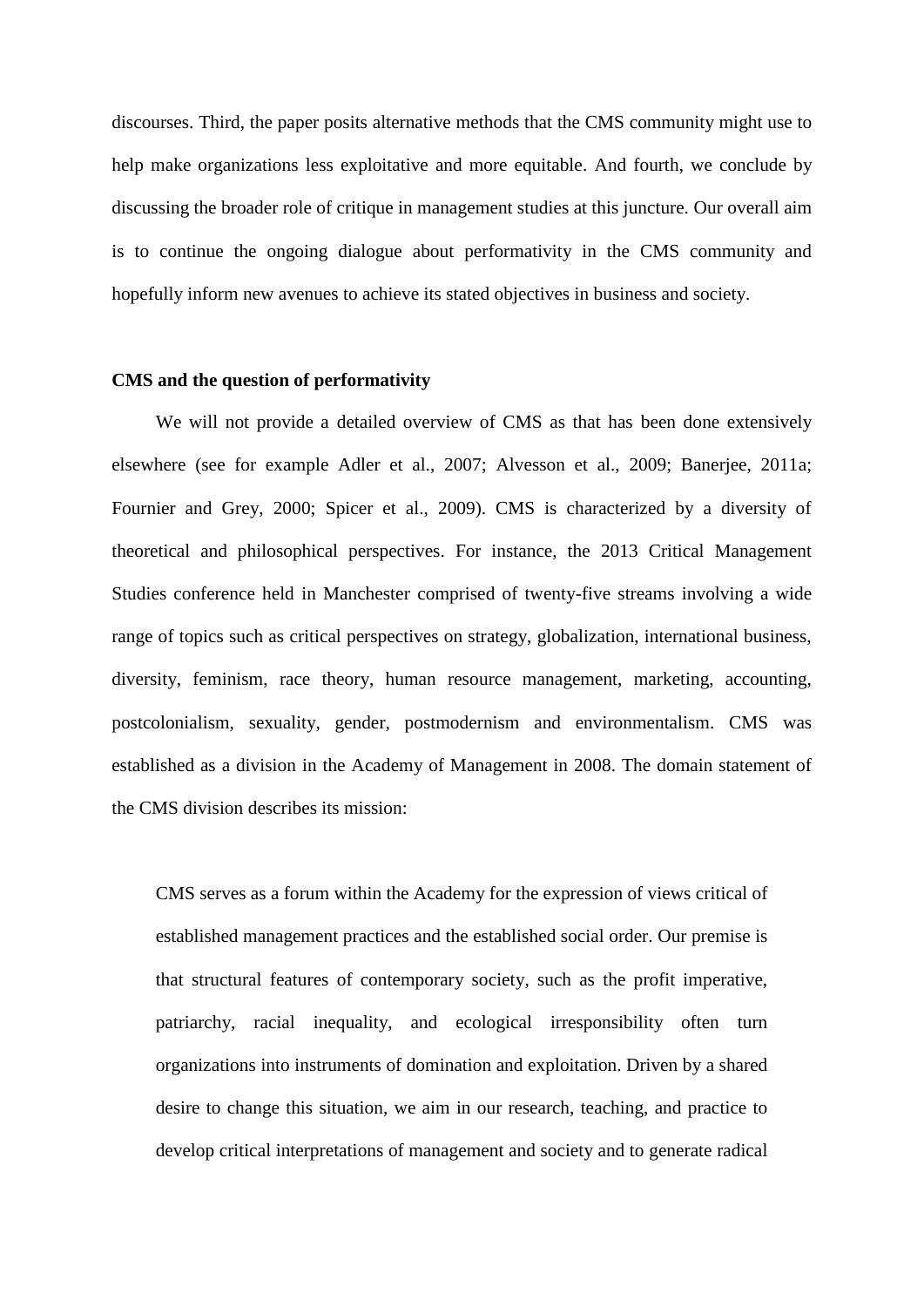alternatives. Our critique seeks to connect the practical shortcomings in management and individual managers to the demands of a socially divisive and ecologically destructive system within which managers work (CMS 2014).

Thus, CMS challenges the fundamental normative assumption that managerial notions of efficiency are universally desirable, and that pursuing profit motives can only lead to positive outcomes for the workforce and society. Moreover, CMS is driven by the desire (even if it does not always articulate the means) to *transform* existing power relations in organizations with a view to encouraging less oppressive practices that do not harm social and environmental welfare. As Fournier and Grey (2000: 16) argue, 'to be engaged in critical management studies means, at the most basic level, to say that something is wrong with management, as a practice and body of knowledge, and that it should be changed' (Fournier and Grey, 2000: 16).

Along with de-naturalization and reflexivity, Fournier and Grey (2000) suggest that the principle of *non-performativity* is crucial to the CMS project: What exactly do Fournier and Grey (2000) mean by non-performativity? Let us imagine a CMS researcher studying changing employment practices in the United Kingdom. S/he gains access to a subsidiary of a multinational enterprise that has started to use zero-hours employment contracts to maximize profits for its parent company. These contracts have been widely condemned as exploitative and unjust since they insist employees always be on call but guarantee zero-hours of paid work (see *Guardian*, 2013). Our non-performative orientated CMS researcher would not be interested in generating knowledge that enables the efficiency and instrumentalization of this new employment system. Nor would s/he be overly sympathetic to the operational manager's 'point of view' because employees are so obviously disadvantaged and suffering as a result. So what is our CMS scholar seeking to achieve in undertaking this research? Generally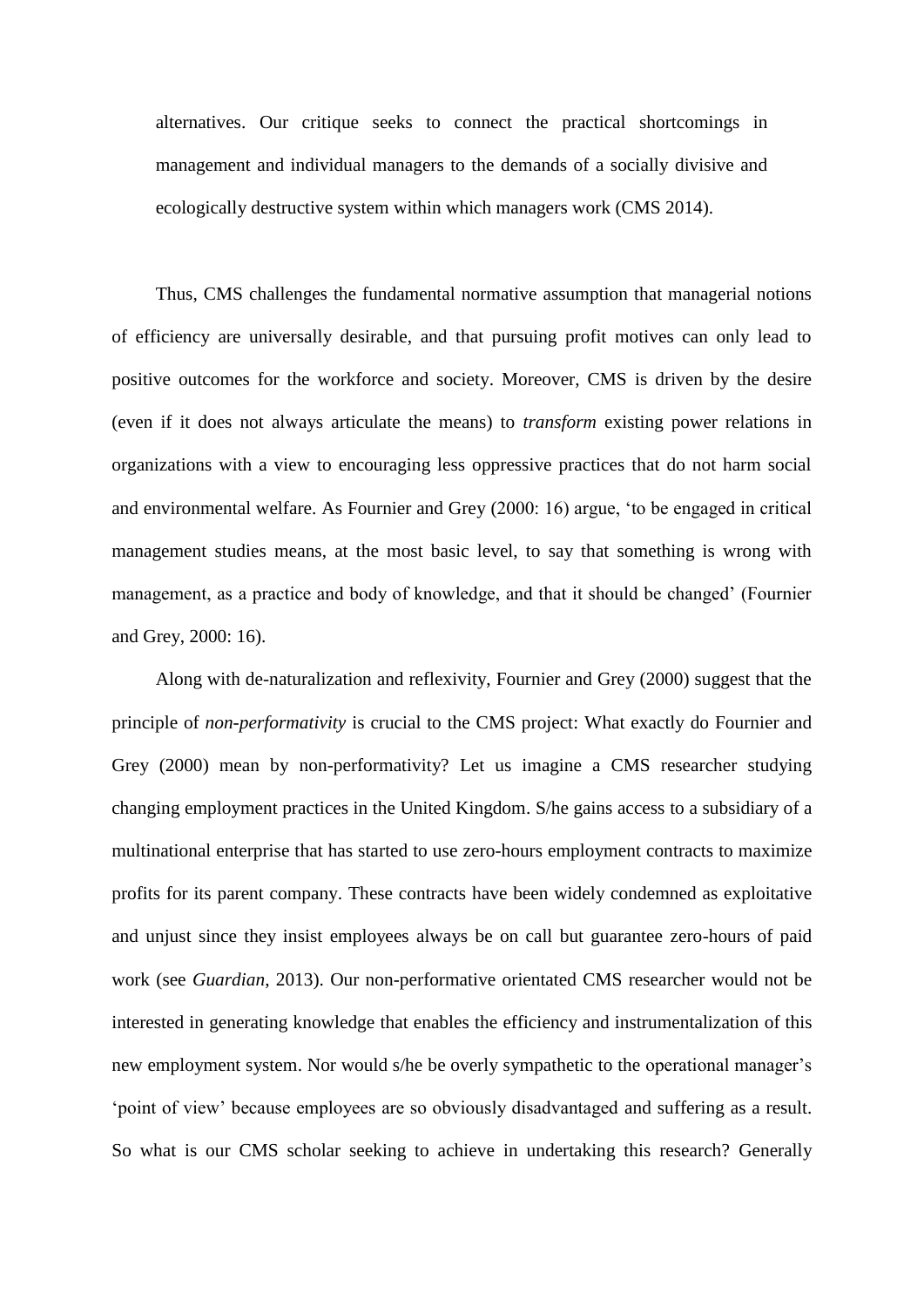speaking, change hopefully. But here is the nub of the problem. How can critical researchers make an effective intervention while tenaciously remaining aloof (both ideologically and practically) of the concrete activities being described? What aspects of performativity, whether critical or progressive, can engage with this clearly exploitative practice to create a fairer outcome? If zero-hours contracts are practices created by the language of neoliberal capitalism, what other utterances have the power and agency to counter these practices?

#### *Towards a performative Critical Management Studies?*

Recent commentators have addressed questions like these by suggesting that CMS scholars must stop being so negative about the idea of working with managers to help bring about if practical change. In their strident critique of Fournier and Grey (2000), Spicer et al. (2009) maintain that '… a potential consequence of holding strong to the credo of antiperformativity is that CMS withdraws from attempts to engage with practitioners and mainstream management theorists who are at least partially concerned with issues of performativity … an anti-performative CMS satisfies itself with attempts to shock the mainstream out of its ideological slumber though intellectually "pissing in the street"' (Spicer, et al., 2009: 542). Critical scholars should instead become actively involved with everyday practitioners and engage with the language they use in an attempt to construct new realities and opportunities.

Following Spicer et al. (2009), Wickert and Schaefer (2014: 20) also implore the CMS community to have 'greater impact on what managers actually do'. They are concerned that critical scholars fail to provide 'knowledge for dealing with those aspects of managerial life that have been identified as problematic … and overlooks potential points of engagement with managers ...' (Wickert and Schaefer, 2014: 5). Middle-managers in particular ought to be enlisted by CMS researchers because they are likely to be less aligned with organizational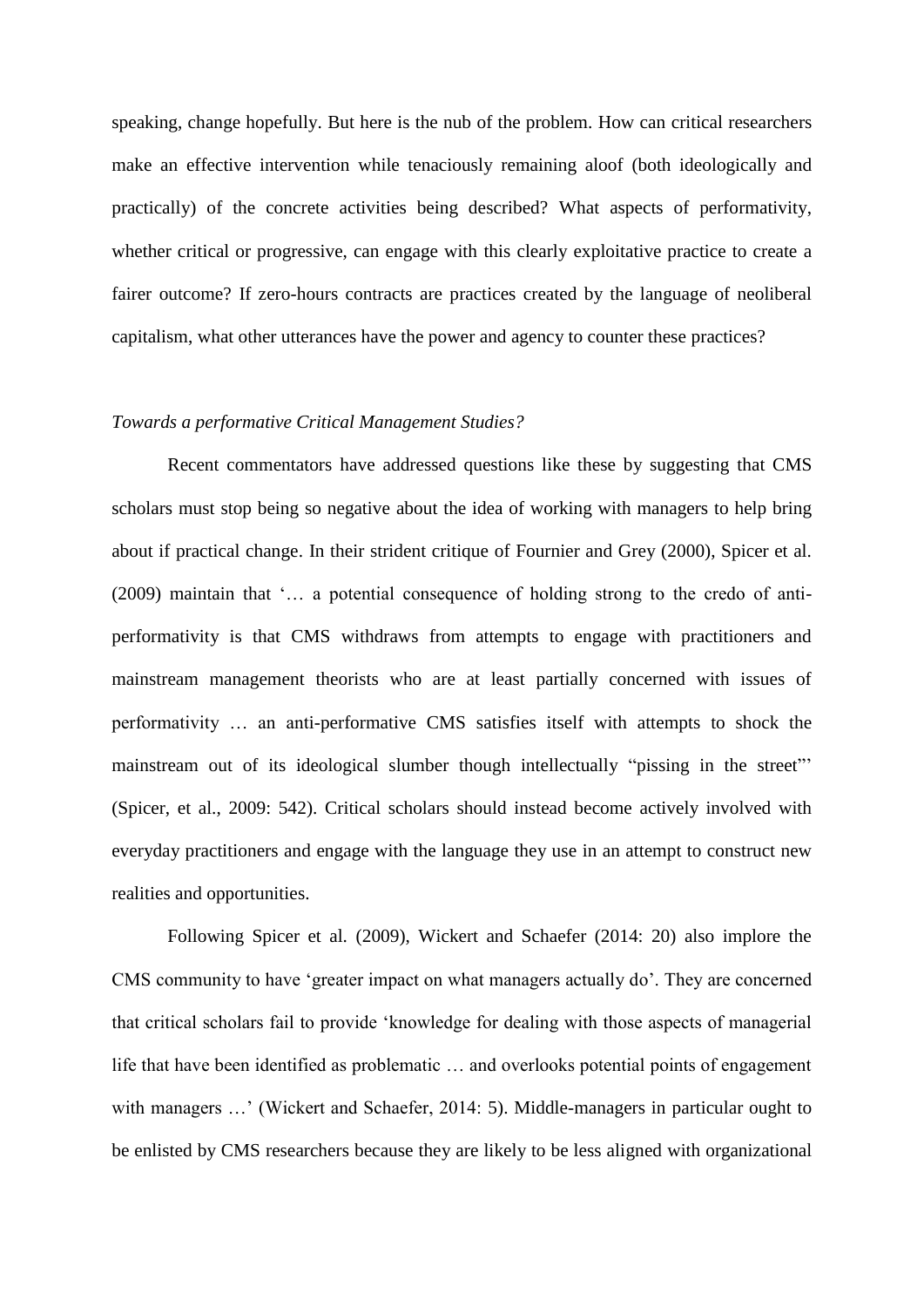elites and potentially more sympathetic with frustrated subordinates to trigger progressive social change. For this reason too, Hartmann (2014: 626) argues the CMS community could also engage with managerial texts that are often dismissed in favour of critical theory, Marxism and feminism, in an attempt to subvert mainstream approaches and shift the discourse towards more emancipatory objectives instead. At least managerial texts provide a non-alienating 'vocabulary to think progressively about alternatives without setting itself against the goals of organizations (i.e., it is not directly opposed to performative ends).'

## *Critical and progressive performativity*

To rectify the pitfalls of non-performativity, Spicer et al. (2009) posit 'critical performativity' as a practical alternative for CMS scholars. This model of impact can be achieved through an *affirmative stance* (getting close to the object of critique to reveal points of revision), an *ethic of care* (providing space for management's viewpoint and collaborating with them to achieve emancipatory ends), *pragmatism* (being realistic about what can be achieved given structural constraints), *engaging potentialities* (leveraging points of possibility for changing managerial practices in an incremental rather than radical 'revolutionary' manner) and asserting a *normative orientation* (ideals for 'good' organizational practice).

Three implications of this approach are noteworthy. First, Spicer et al. (2009) move beyond Fournier and Grey's (2000) Lyotardian conceptualization of performativity (i.e., input/output maximization) by drawing on other philosophical traditions that highlight how language/speech might count as social action (see Gond and Cabantous [2015] for an extended overview of this literature in the social sciences and philosophy). Austin (1963) and Butler's (1990; 1993) notion of performative utterances (i.e., words that are also deeds) is considered especially important in this regard. Rather than functioning only as a secondary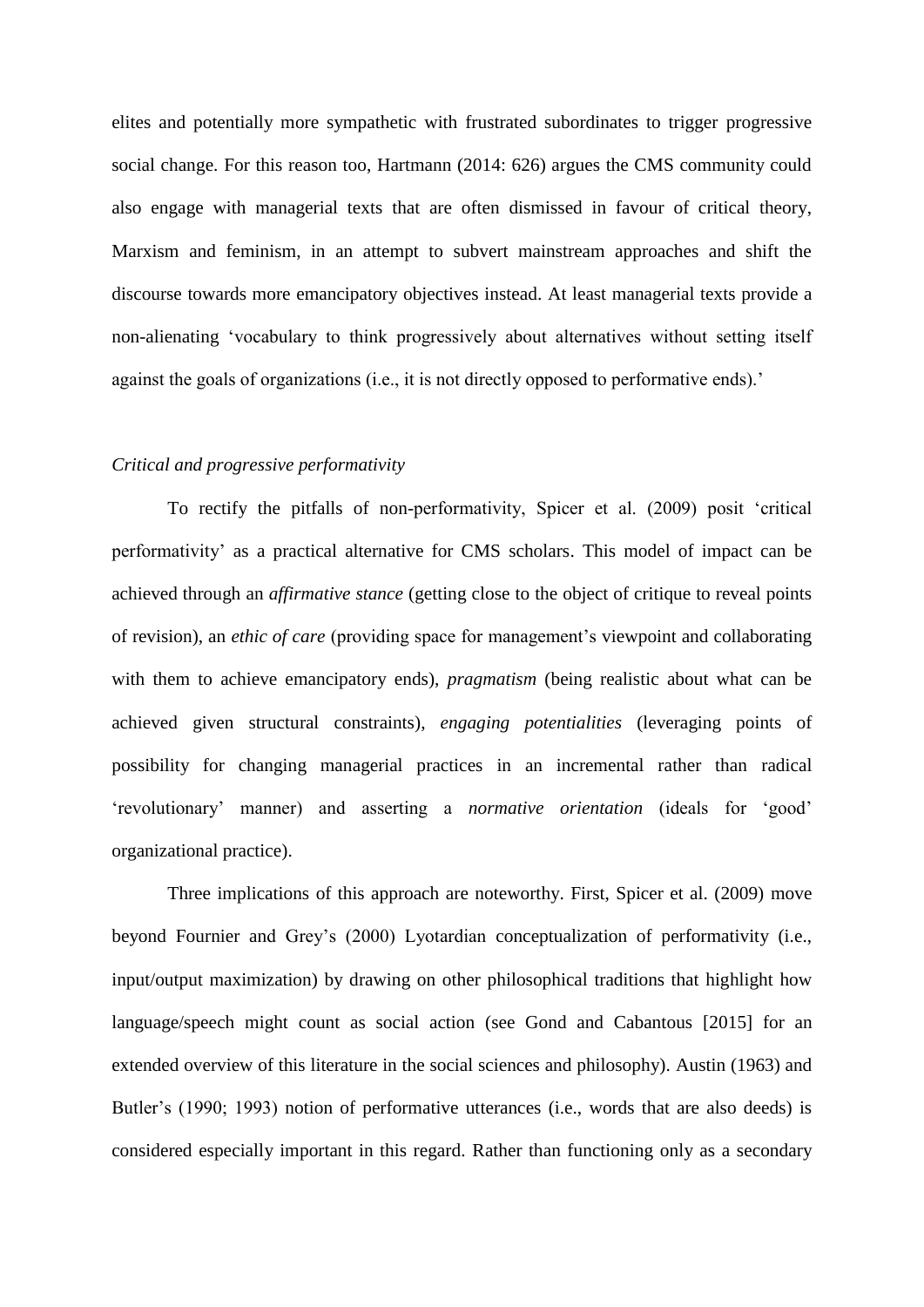descriptor, language can also perform reality, as when a judge utters "I sentence you to …" CMS researchers might thus create equitable organizational practices by intervening in management discourse and experimenting 'with metaphors that might be floating around in the organization' (Spicer et al., 2009: 547). Second, an ethic of affirmation and care implies that CMS ought to listen to management's side of the story and engage in a 'loving struggle' (p. 548) with their language rather than simply criticize: 'CMS needs to appreciate the contexts and constraints of management … from this follows some degree of respect and care' (Spicer et al., 2009: 545). And third, CMS must be less 'utopian' in its emancipatory ambitions. Incremental and piecemeal change is more doable given the economic pressures managers confront in their daily routines and practices.

A similar set of reforms are outlined by Wickert and Schaefer (2014) in their notion of 'progressive performativity'. The weakness of CMS for them is that it 'provides only limited guidance on how (counterbalancing) values could be embedded into organizational practices and procedures in *collaboration with*, rather than in *opposition to*, managers' (Wickert and Schaefer, 2014: 7, emphasis original). They too advance a broader understanding of performativity related to language: 'The performative element, we suggest, requires researchers to "activate" the language that managers use … In that way, CMS scholars may support managers to "talk into existence" new (counterbalancing) behaviours and practices' (Wickert and Schaefer, 2014: 3). Two elements of progressive performativity follow from this proposition. First, through *micro-level engagement* CMS researchers can actively ally themselves with selected managers (preferably middle-managers) to raise awareness and identify alternative speech acts. And second, this may lead to *reflexive conscientization*, whereby scholars help create discursive spaces 'in which managers are gently "nudged" to reflect on their actions and the organizational processes to which their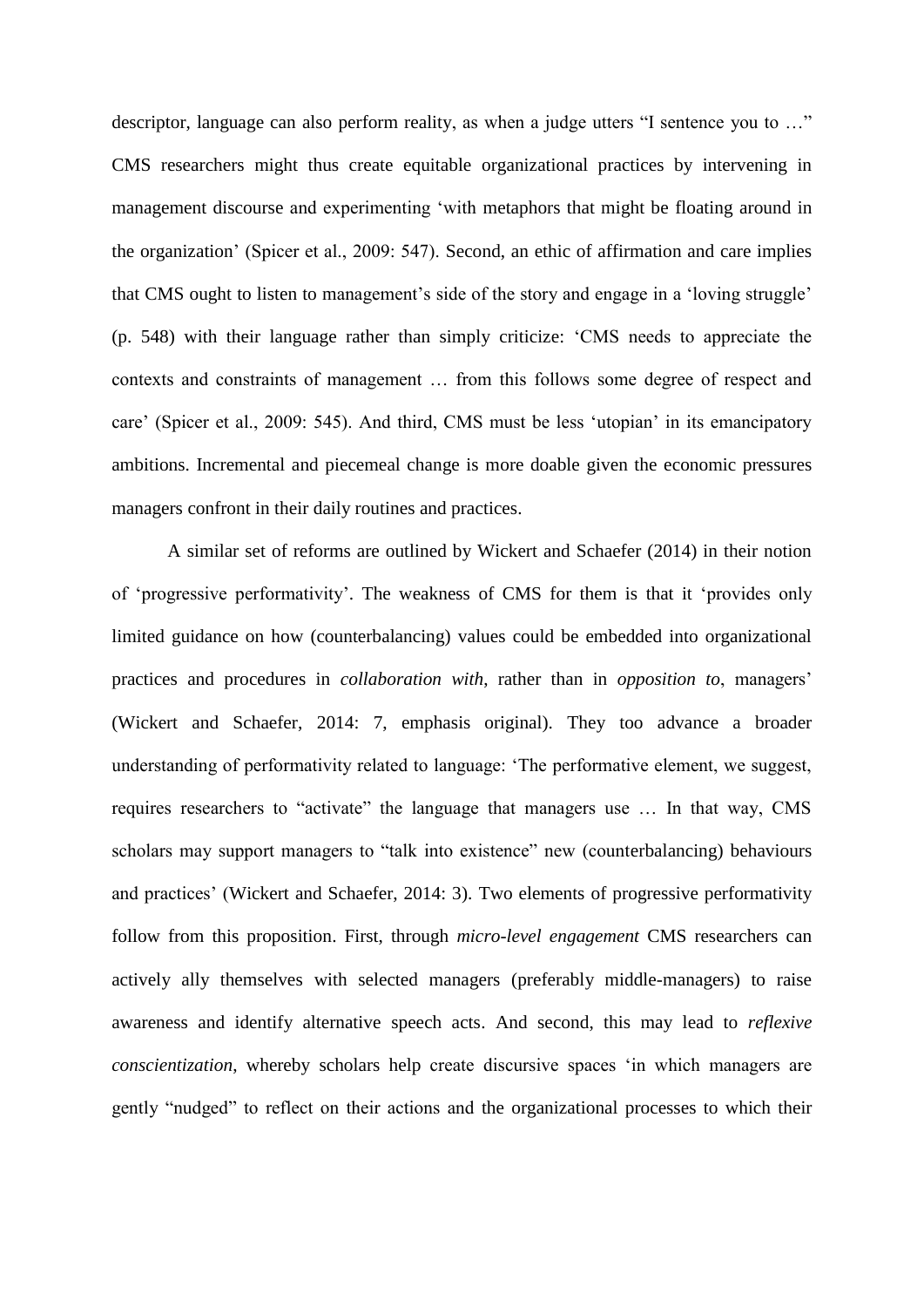actions relate … [it seeks to] raise the critical consciousness of managers' (Wickert and Schaefer, 2014: 3).

This can only be credibly achieved, according to Wickert and Schaefer, if scholars put aside the classical emancipatory ideals of CMS since they discourage micro-collaborations with managers, introduce concepts that alienate practitioners and ultimately make progressive change seemingly impossible. Utopianism in particular, according to Wickert and Schaefer, introduces 'complex problems [that] fill people with anxiety and limit their capacity to think and act creatively' (Wickert and Schaefer, 2014: 14). They recommend non-utopian and 'small-win' initiatives instead, 'moving forward by actively working towards incremental, rather than radical transformation of unfavourable social conditions' (Wickert and Schaefer, 2014: 9-10).

# **Limitations of the new performative turn in Critical Management Studies**

Space does not permit a full elaboration of the critical and progressive models of performativity being recommended to CMS researchers. But it is no exaggeration to suggest that the argumentation involved presents a rather caricatured image of the CMS community when exhorted to 'overcome its often hypocritical and unproductive claims that its output has no performative intent whatsoever' (Spicer et al. 2009: 554). As Alvesson et al. (2009: 10, emphasis original) argue, non-performativity 'emphatically does not mean an antagonistic attitude to *any* type of performing'. CMS only refrains from instrumentally contributing to the mean-ends rationality of corporate managerialism. It is not against *all* impact, since that would render its criticism something of a self-serving exercise that rightly ought to be admonished. Having said that, advocates of a new performativity do have a good point when they highlight the vagueness and ambiguity around what mechanisms of impact CMS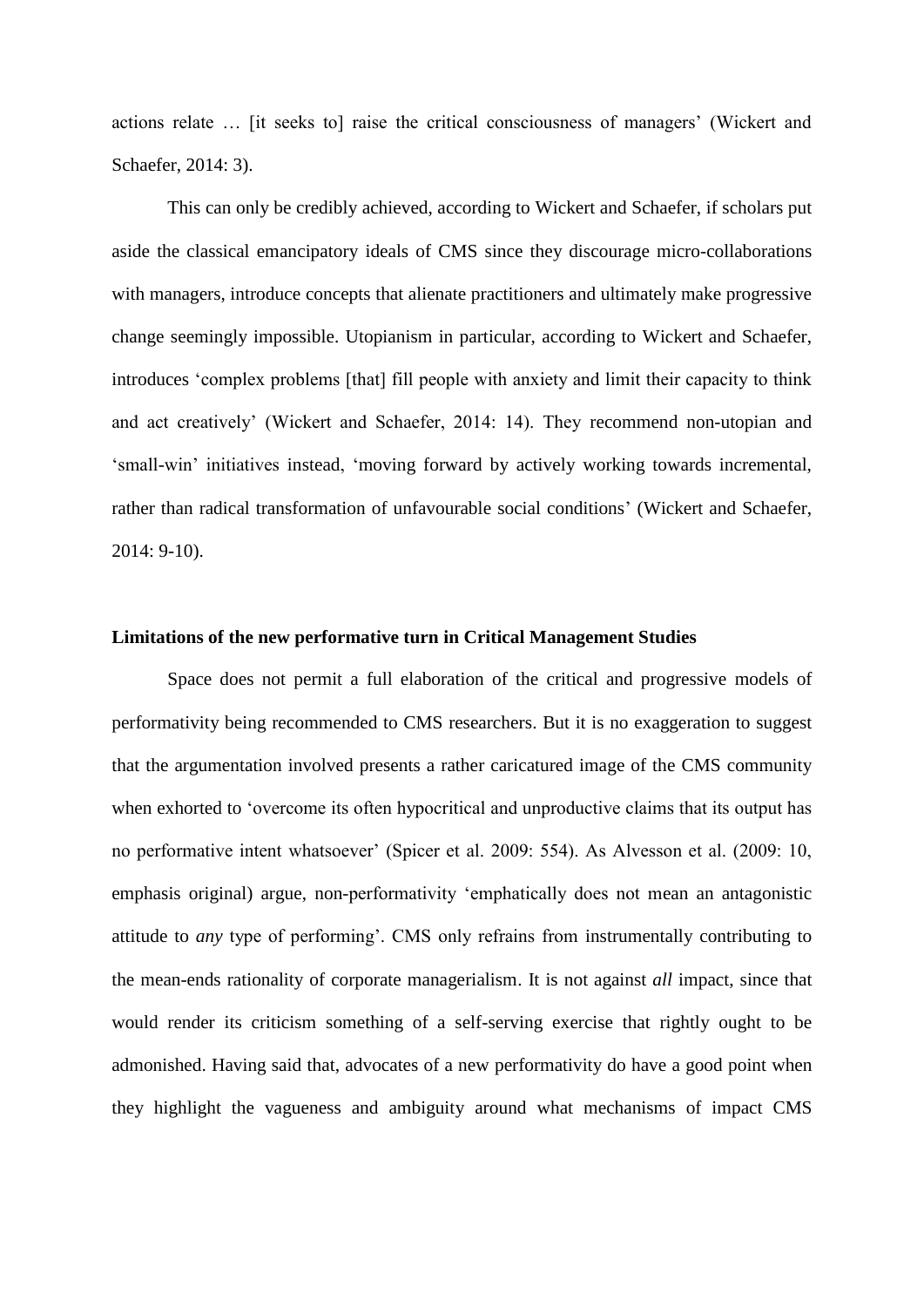actually does favour. How can the community help make a practical difference to organizational life so that they are less exploitative and more equitable?

Critical and progressive performativity may hold promise in this regard. However, we feel these models of influence hold overtly optimistic assumptions about the power of language to change certain structural realities as well as the capabilities of CMS scholars to perform emancipatory change through discourse and micro-level engagement. There may certainly be some cases where getting close to managers, empathizing with their constraints and manipulating their language may indeed yield the (micro) fulfilment of aspects of the CMS mission. For example, scholars have engaged with managers in developing critical perspectives on leadership (Cunliffe, 2009; Cunliffe & Erikson, 2011) and promoting reflexivity in managerial practice (Barge, 2004). However, we are concerned that the conceptualizations of performativity proposed lack a realistic appreciation of the accumulated social forces guiding organizational behaviour in these institutionalized contexts, including the profit motive, shareholder value, cost externalization, means-ends efficiency and so-forth. While these forces are no doubt social and linguistically constructed too (for example, see Callon [2010] in relation to the economy), they have also been politically and institutionally embedded over time and cannot simply be talked away. It is these conditions, we argue, that need to be taken into consideration when assessing the impact of CMS scholarship. Without a wider political analysis of organizations, institutions and markets, the capacity to perform economic rationality differently will be limited, which in turn restricts the scope for politics, political subjectivity and dialogue (see Cochoy, Giraudeau, and Mcfall, 2010). Hence, we would expect the mechanisms recommended by critical and progressive performativities to frequently *fail* rather than succeed.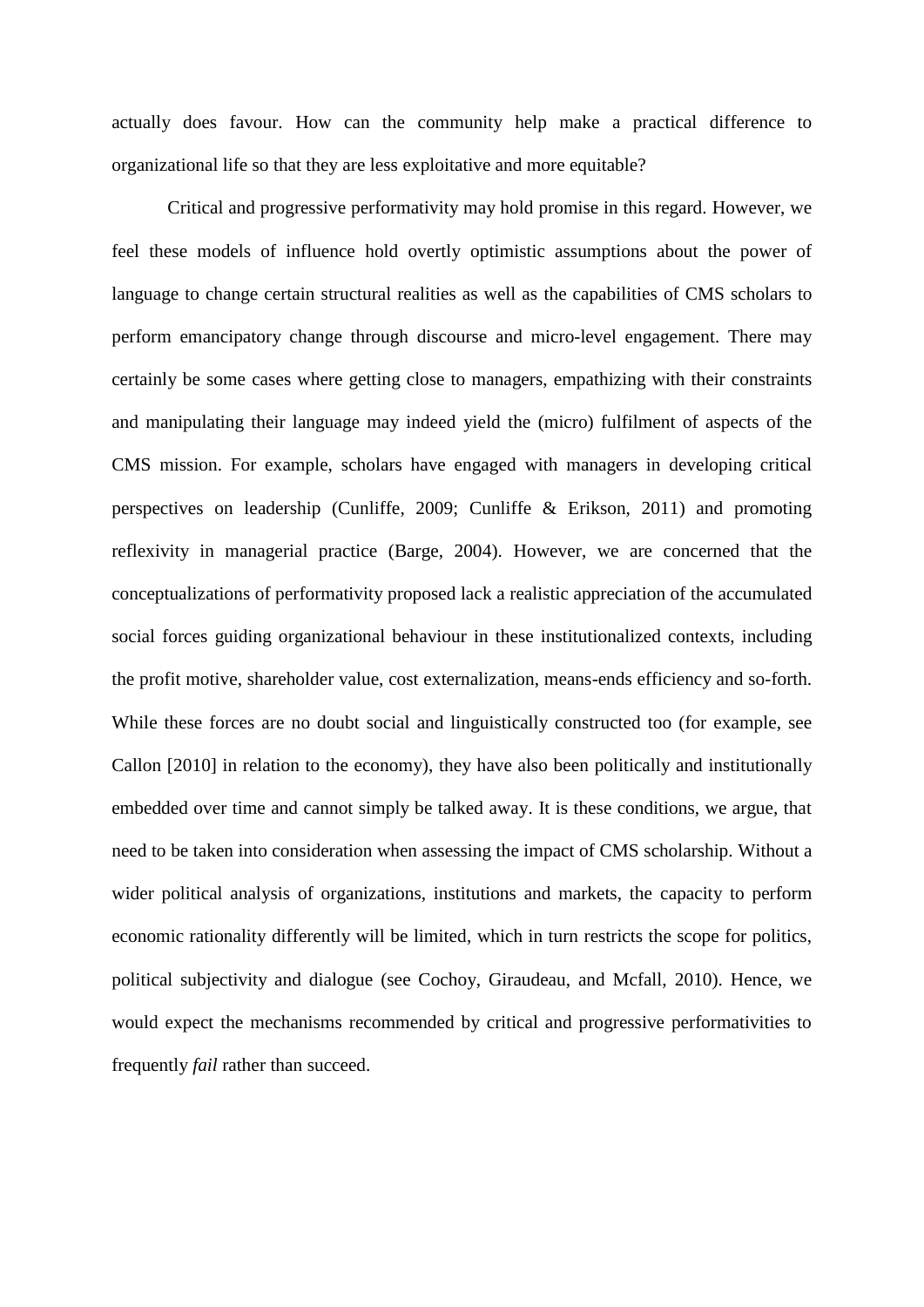### *Successful and failed performativities*

Critical and progressive performativity is inspired by a broader notion of performativity derived from philosophy and social theory that demonstrates how discourse not only describes reality but shapes, moulds and sometimes determines it in the form of speech acts. The work of J. L. Austin and his book *How to do Things With Words* (1963) and Judith Butler (1990, 1993), who theorizes gender/sexuality in this way, are cited as the main inspiration for this new approach to performativity. According to Austin, utterances like 'I name this ship the Cutty Sark' or 'I sentence you to death' are acts in and of themselves and therefore make reality. And for Butler (1993), gender and sexuality are neither essences nor constructions but 'contingent outcomes of the manner in which they are performed and reiterated' (Cochoy et al., 2010: 139). Thus, 'performative acts are forms of authoritative speech; most performatives are statements that, in uttering, also perform a certain action and exercise a binding power (Butler, 1993: 225, cited in Spicer et al. 2009: 544). Spicer et al. (2009) interpret this insight to mean that 'discourses create spaces where we are able to rework them … in the context of CMS, this would make performativity an attempt to actively intervene in discourses such as project management techniques, leadership, entrepreneurship …' Wickert and Schaefer (2014: 4) similarly draw on Austin and Butler to propose that the 'effects of language provide opportunities to transform the prevailing organizational reality by gradually talking new practices into existence' (Wickert and Schaefer, 2014: 4).

Missing here, of course, are the strict precautions that both Austin and Butler highlight regarding the institutional and political circumstances necessary for rendering words into actions. Butler's notion of performativity can be loosely described as the ability of language to not only refer to but also produce what it names. However, while language may have performative effects, Butler stresses the importance of not closing the gap between the performative and the referential. The agency of language is not the same as the agency of the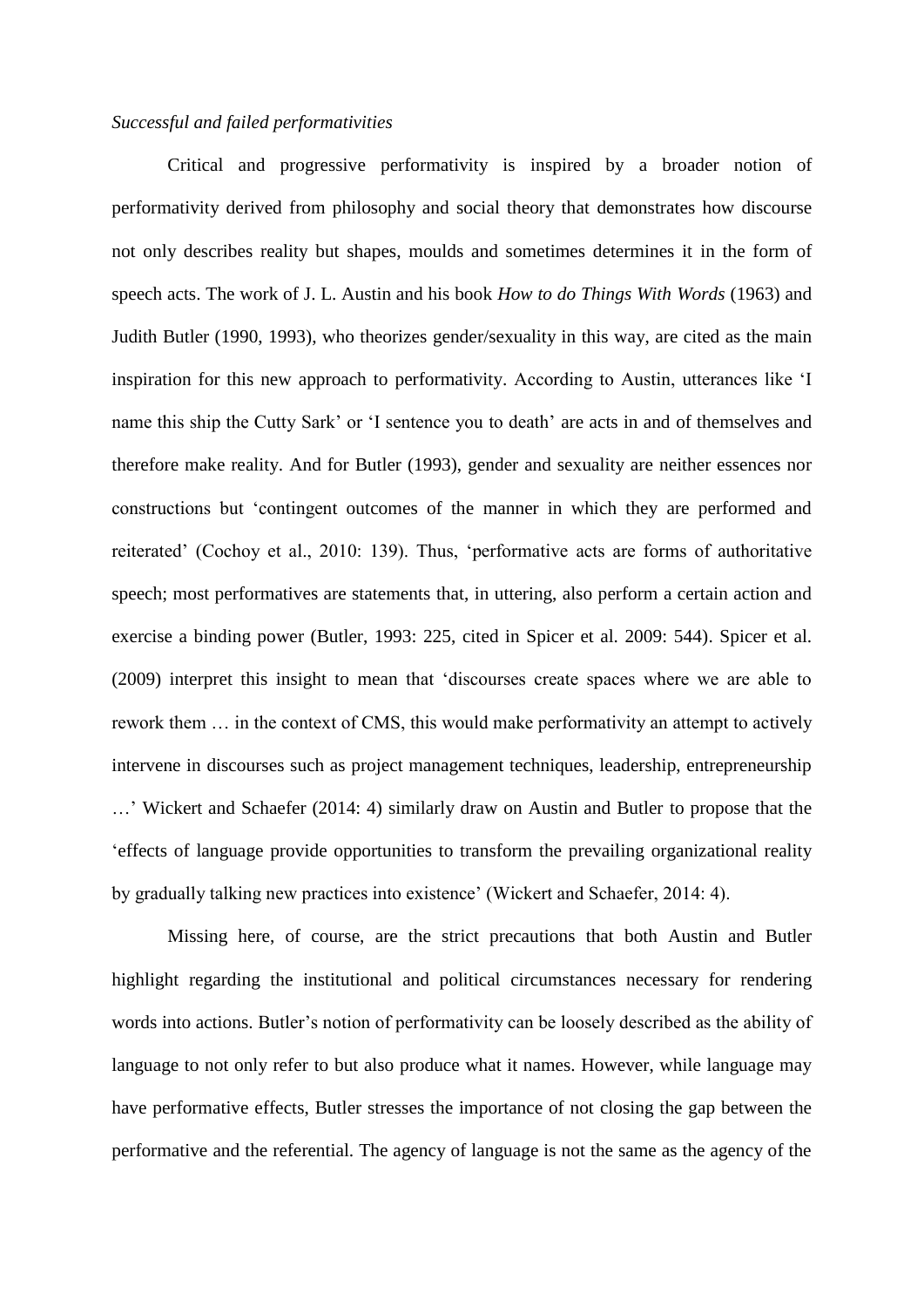subject because there are obvious conditional limitations for the speaking subject. Indeed, Butler recently (2010) lamented the immense amount of scholarship on discursive performativity that has unfortunately ignored this important point:

Let us remember that Austin distinguishes between illocutionary and perlocutionary performatives: the first characterize speech acts that bring about certain realities, as when judgements are pronounced by a court … the second characterizes those utterances from which effects follow only when certain other kinds of conditions are in place. A politician may claim that a 'new day has arrived' but that new day only has a chance of arriving if people take up the utterance and endeavour to make it happen. The utterance alone does not bring about the day (Butler, 2010: 147-148).

Similarly, a middle manager charged with introducing zero-hours contracts, to continue with the example introduced earlier, achieves a successful or illocutionary speech act when she utters to an employee 'in the name of profit maximization your employment is now based on this new arrangement'. The words do something and carry a reality shaping authority, to the chagrin of the affected worker. Moreover, the speech also satisfies perlocutionary conditions because the utterance can only be performative on the basis of a broader institutional setting, in this case, neoliberal capitalism. But what if the manager instead declared, 'this firm is no longer about profit-maximization but communal wellbeing and employee ownership?' Following Butler, these words only have a chance of becoming a successful (perlocutionary) speech act if, as with the politician above, the firm's shareholders and board of directors 'take up the utterance and endeavour to make it happen' (Butler, 2010: 148) because these actors shape the purpose of the institution. This could possibly happen. But realistically speaking, failure might also be likely since it would indicate a serious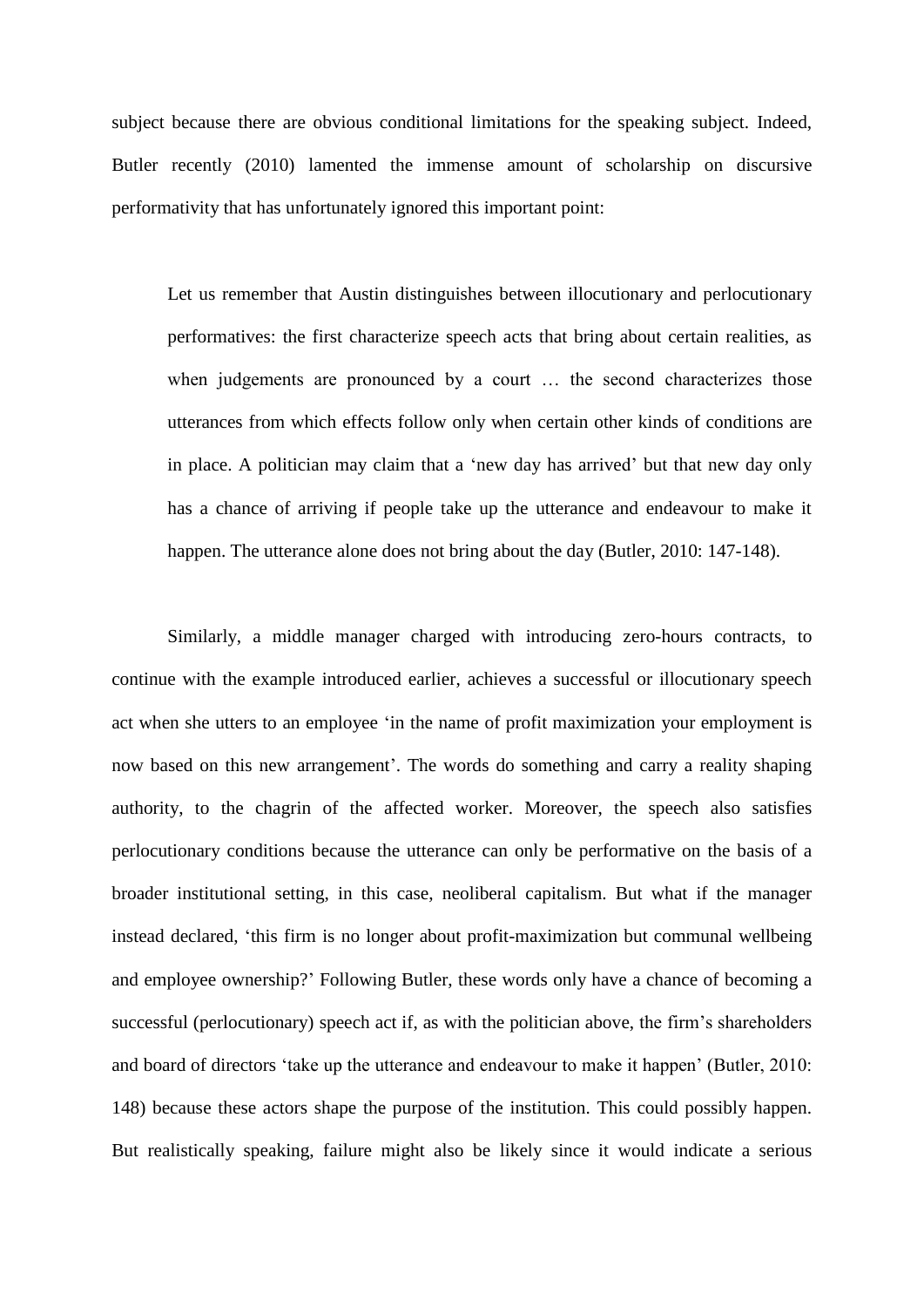misreading of the perlocutionary conditions in play, not only rendering the speech act unsuccessful but also prompting shareholders to reconsider the *middle manager's*  employment as an agent of their economic interests. Wickert and Schaefer (2014) are therefore entering problematic territory when they state:

Our overall proposition is that if negatively loaded language – for instance, circling around transaction cost economics … can lead to corresponding negatively perceived consequences, then it may equally work the other way around and create more reflexive and ethically informed managerial behaviour (Wickert and Schaefer, 2014: 9)

In light of Butler's warning, transaction cost economics is (negatively) performative because of the perlocutionary support it has. Without similar supports, speech acts aiming for reflective and ethically informed practice will fail. This is why Butler argues that many speech acts are *failed performatives* (Butler, 1993: 16). The authority for speech to become action is contingent on the accumulation of *a prior* or reiterated practices. Austin is also clear on this point. Not *anyone* (say, the local plumber) can authoritatively state 'I now pronounce you man and wife'. There are structural preconditions that must be satisfied. Otherwise, attempts at illocutionary and perlocutionary speech acts merely 'misfire' (Austin, 1963: 238). Moreover, for perlocutionary performativity in particular, such misfires then become the 'rules of the game', as Callon (2010: 165) suggests when describing how corporate capitalism constrains any meaningful action on climate change discourses.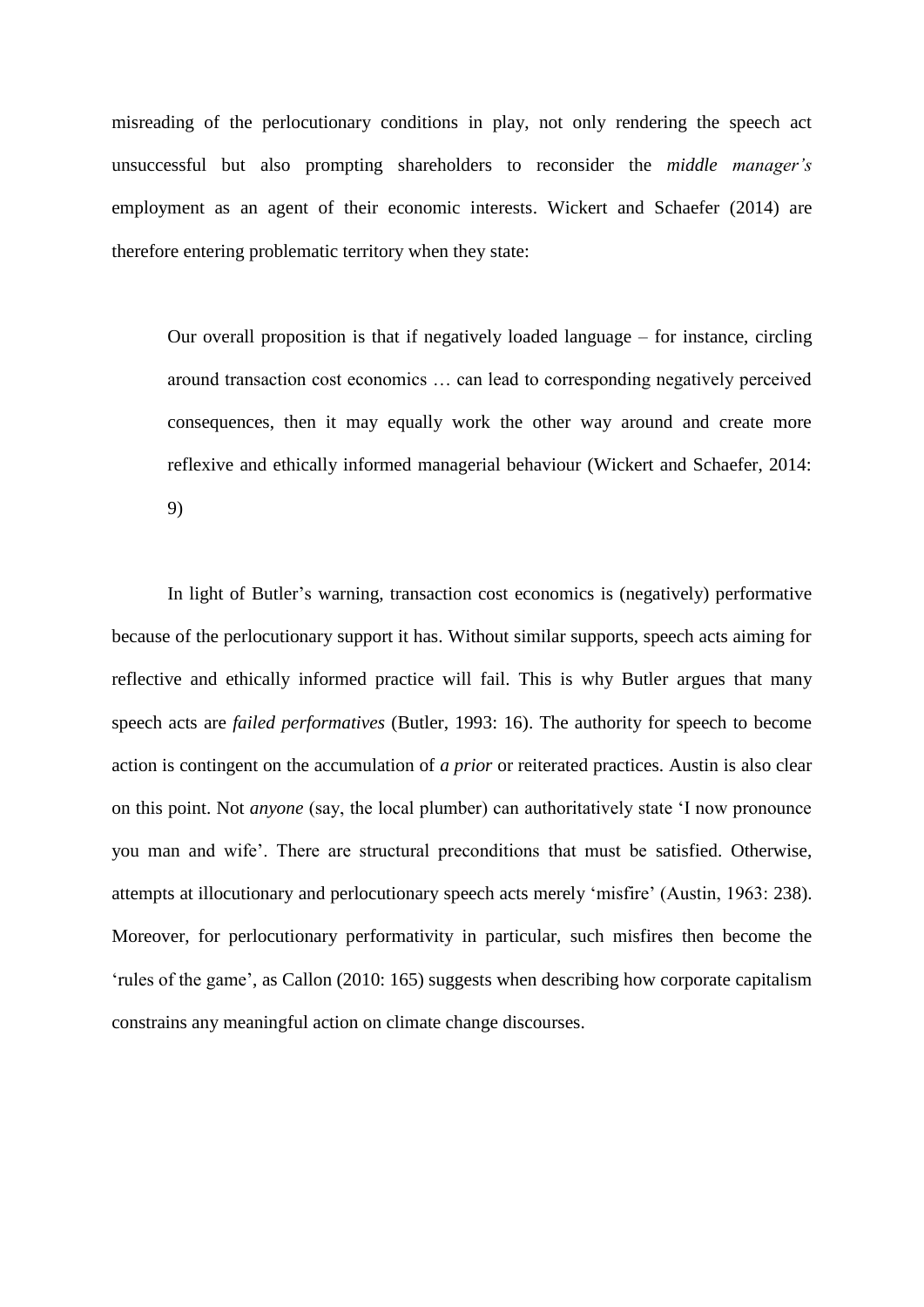#### *The 'perlocutionary bound' Critical Management Studies researcher*

We can now propose that underlying institutional and political conditions formed by past and reiterated speech acts will determine whether a CMS initiated performative utterance is illocutionary (immediately talking reality into existence), perlocutionary (creating reality on the basis of its felicity with the broader contextual setting) or a *failure*. This has a number of important implications when assessing the tenability of critical and progressive performativity for achieving meaningful change. Three stand out for us.

Firstly, if CMS researchers are to gently nudge practitioners by resignifying the discourses and metaphors they use, then a certain degree of *compromise* will be inevitable in order for the utterance to avoid failing from the outset. Perhaps this is why Hartmann (2014: 619) suggests that the CMS community can only become performative if we 'accept management and the corporation as legitimate starting points'. The question of compromise is important. As soon as the researcher observes the perlocutionary conditions governing the contextual situation they are intervening in (that includes managers, shareholders, the wider marketplace, etc.), it is not so much what can be said that is decisive. It is what *cannot* be said that worries us. One may presume that 'big issues' or macro-level topics concerning growing economic inequality, climate change, the managerial prerogative and so-forth would be ruled out from the start. As Callon (2010) observes in relation to climate change, there is a dividing line between market and political based solutions. While both have their own language, the dominance of market approaches (like carbon trading as opposed to a ban on coal-based power plants) reflects long standing and deeply rooted political systems that cannot simply be overcome by inserting the language of climate politics in managerial parlance.

But this silencing would not only apply to big issues like climate change. Certain speech restrictions would be expected at the micro-level too. For example, what could a CMS researcher legitimately broach *apropos* the aforementioned manager charged with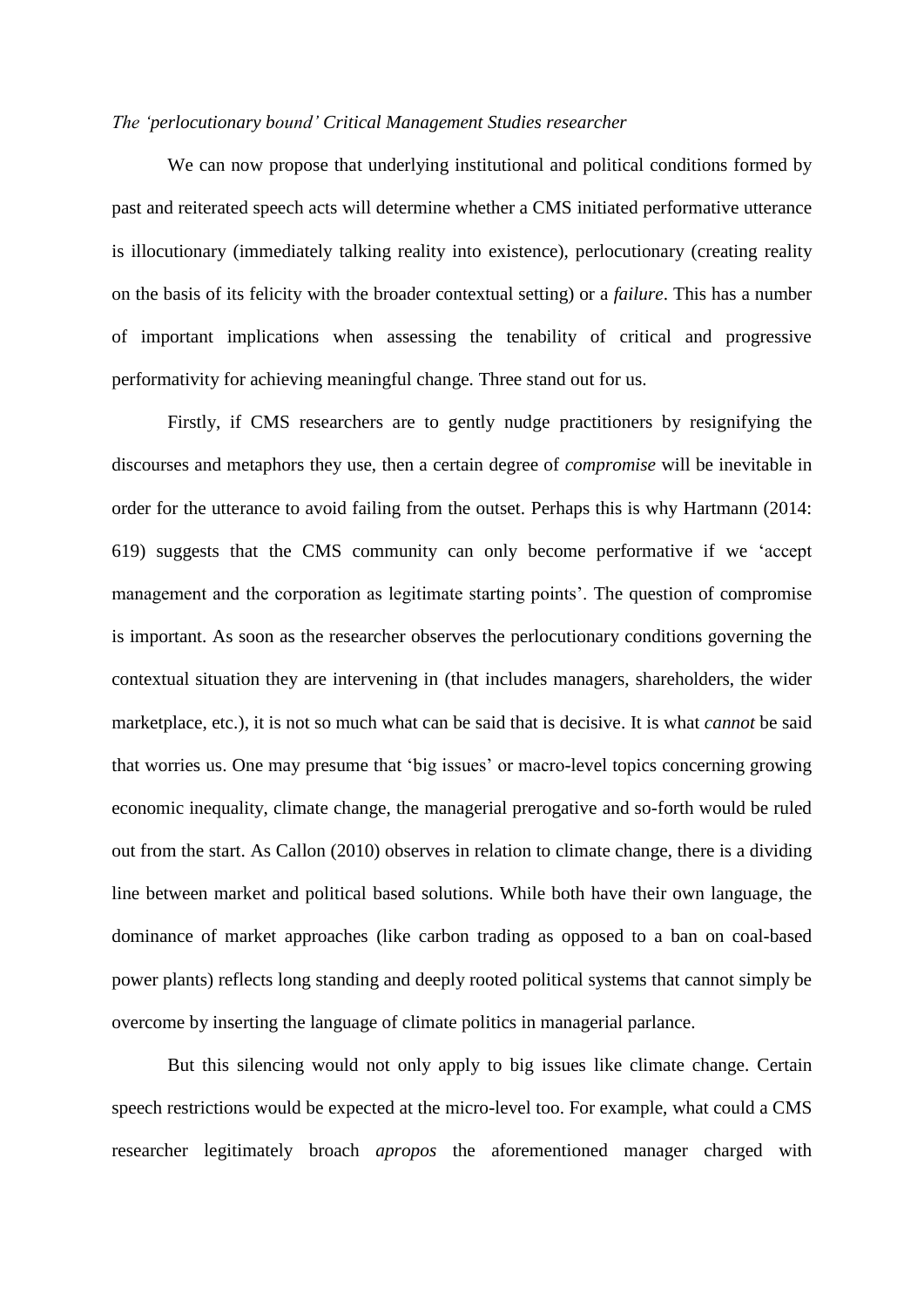introducing zero-hour contracts? Spicer et al. (2009) and Wickert and Schafer (2014), for example, recommend we collaborate and appreciate the pressures s/he is experiencing. We have no problems with this. Unfortunately, however, this would almost certainly mean avoiding language that might question the desirability of profit-maximization, efficiency and so forth. How could it not given the context? Therefore, the emphasis that critical and progressive performativity place on anti-utopian discourse or linguistic 'small-steps' (Spicer et al., 2009: 552) and 'incremental rather than radical transformation' (Wickert and Schaefer, 2014: 9) must invariably advance a rather watered down version of CMS, which runs the risk of subordinating its mission to the institutional demands of the more powerful party.

Secondly, given the above observations, CMS researchers would need to construct or help others facilitate a perlocutionary environment that would allow micro-emancipatory speech acts to become meaningful deeds rather than failed performatives. We doubt they could do this alone or even with the assistance of middle managers, as the critical and progressive performativity model recommends. For sure, the suggestion that '(middle) managers *could* act as allies to critical researchers and agents of intra-organizational change' (Wickert and Schaefer, 2014: 14, emphasis added) is conditional on these middle managers being (a) *willing* to defy their superiors and do things differently (presumably with encouragement from a performative-orientated CMS researcher) and (b) *able* to reorder the discursive environment so that, drawing on the earlier example, zero-hours contracts are deemed unethical and unacceptable business practice. But would this middle manager really be prepared to put their job on the line after being encouraged by a junior university lecturer to 'counterbalance their quest for efficiency' (Wickert and Schaefer, 2014: 9)?

Realistically then, in collaborating with practitioners to help them 'unleash their potential role as internal activists' (Wickert and Schaefer, 2014: 3) CMS researchers would have to turn their attention to powerful governing parties who have the ability to realize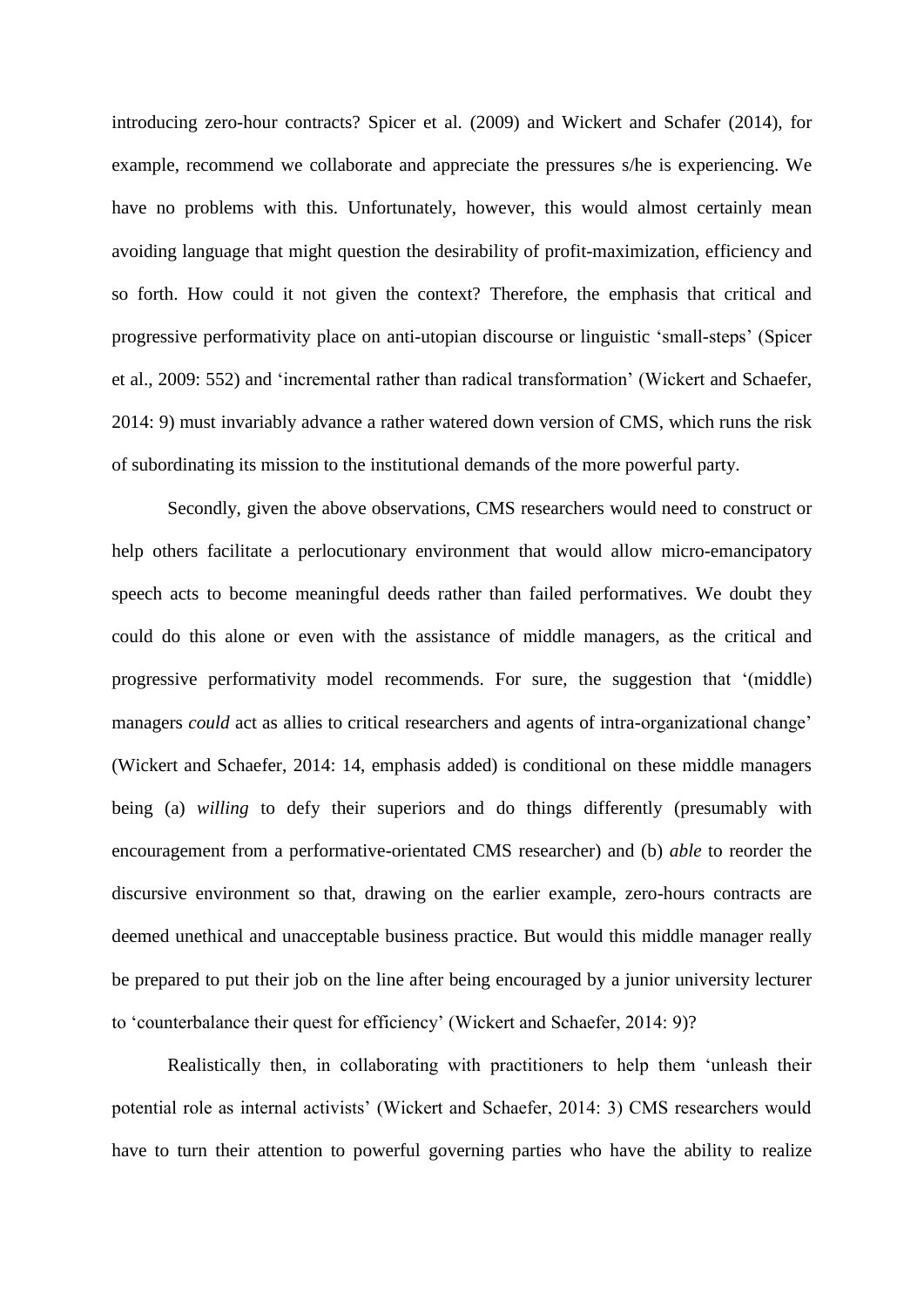meaningful change – in the zero-hours contract example, this would include shareholders, the board of directors, banking institutions who have provided loans to the firm, and senior managing directors. CMS would have to persuade these parties to do things differently. While the idea is refreshingly optimistic, we find it difficult to envisage in reality, especially concerning contentious issues such as animal rights, climate change, tax avoidance, etc. We are not sure, for example, that critical researchers are able to enter into dialogue with the managing director of a large enterprise employing exploitative contracts and 'provide spaces in which managers are "nudged" gently to reflect upon their actions …. [whereby] new practices can be 'talked into existence"' (Wickert and Schaefer, 2014: 14). Changes of this sort require more than a nudge and are probably beyond the power of the lone CMS researcher. Whistle blowing and direct action from external forces (e.g., governmental regulation, civil society groups, etc.) are more likely to enable such change. Moreover, the establishment of a favourable reiterative (or what Bulter [2010: 148] calls 'ritualized') perlocutionary context typically takes a good deal of time and resources. Do CMS scholars have them at their disposal given the institutional pressures and demands of their own work environments (i.e., the university)?

This brings us to the third worrying implication arising from the new performativity being recommended to the CMS community. If a speech act is neither illocutionary nor enjoys sympathetic perlocutionary conditions, then a major disconnect will emerge between the speaker/speech and practical organizational reality. As Butler (2010: 150) puts it:

Although the speech act conventionally works as a model for understanding performativity, the model of the speaking subject fails to provide an adequate way of understanding how performativity works. After all, there does not have to be a speaking subject or discrete act of enunciation for a discursive operation to wield its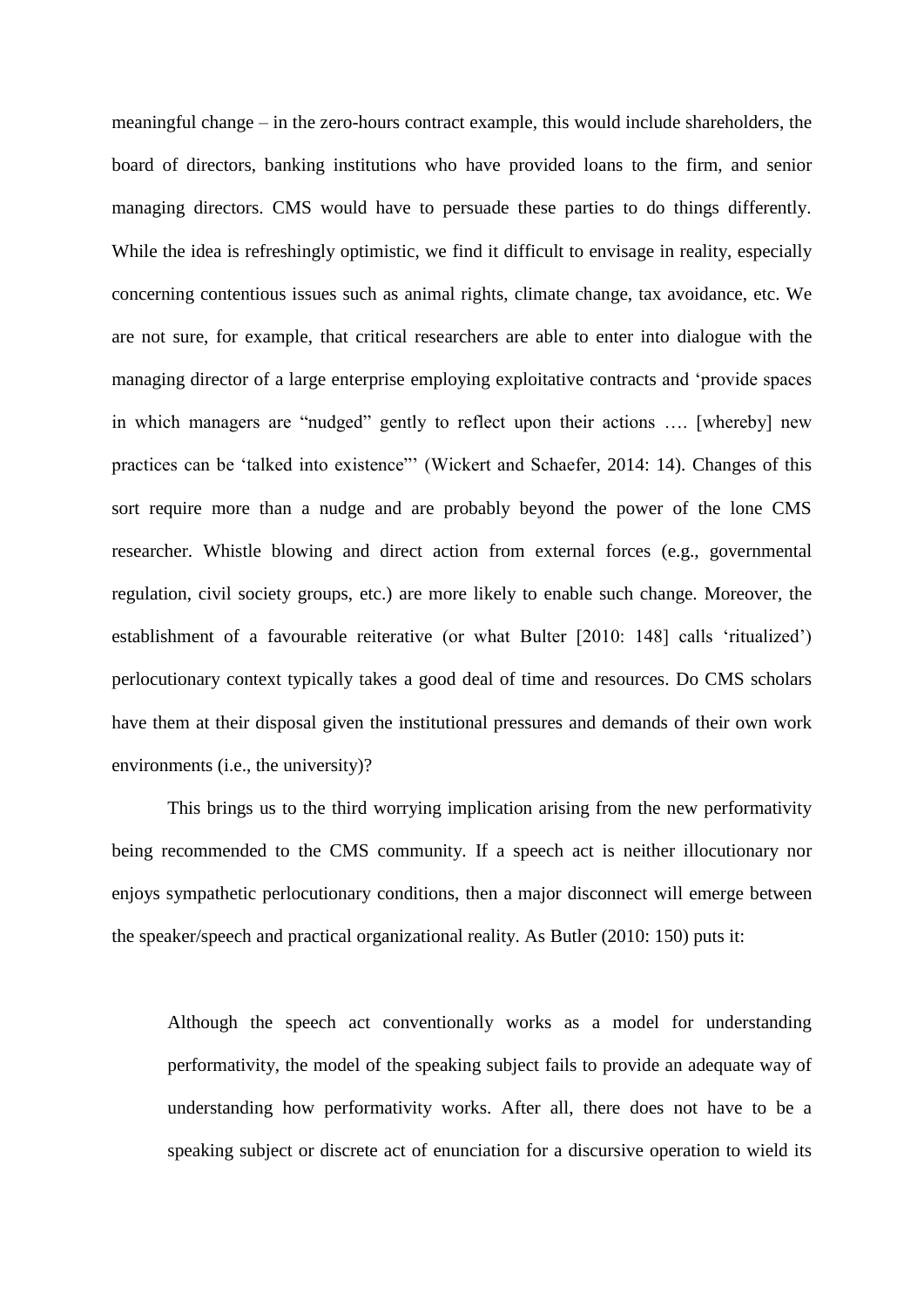effects … if the analysis takes for granted that the speaking subject is the necessary grounds for performative agency … then the uses of performative analysis remain quite limited.

This insight is important for a number of reasons. Merely encouraging middlemanagers to speak of social justice or environmental responsibility is not enough if the ancillary preconditions are not first met, as we argued above. Moreover, one might suspect that firms actively *exploit* this disconnect or 'misfire' between words and deeds so that certain utterances (e.g., 'we are for labour rights') become active excuses or alibis for *not* committing to the deed, as Callon (2010) points out in relation to inaction on climate change. This is likely in the case of corporate social responsibility (CSR) campaigns, which have been celebrated as a prime opportunity for CMS scholars to nudge corporate managers towards more progressive behaviour. However, CSR perhaps exemplifies what Butler (2010: 159) means when discussing how dominant economic institutions talk about themselves: 'performativity not only fails, but it *depends* on failure'. What is espoused is not meant to become action. But Wickert and Schaefer (2014) still see a good deal of performative potential in CSR because researchers can employ its promises to convince managers to resignify their activities. With some gentle discursive nudging, managers who were once 'antagonists of CSR may begin to identify with the language of their internal and external critics and translate it selectively into a version that they eventually apply in the form of new managerial practices' (Wickert and Schaefer, 2014: 15). Unfortunately we are not told what these new managerial practices are or whether social and environmental welfare is actually enhanced as a result. But apparently that is not the point. Following Christensen, Morsing and Tyssen (2013), Wickert and Schaefer (2014: 10) believe that 'even when the ambitions of becoming more social responsible do not match managerial action, talking about these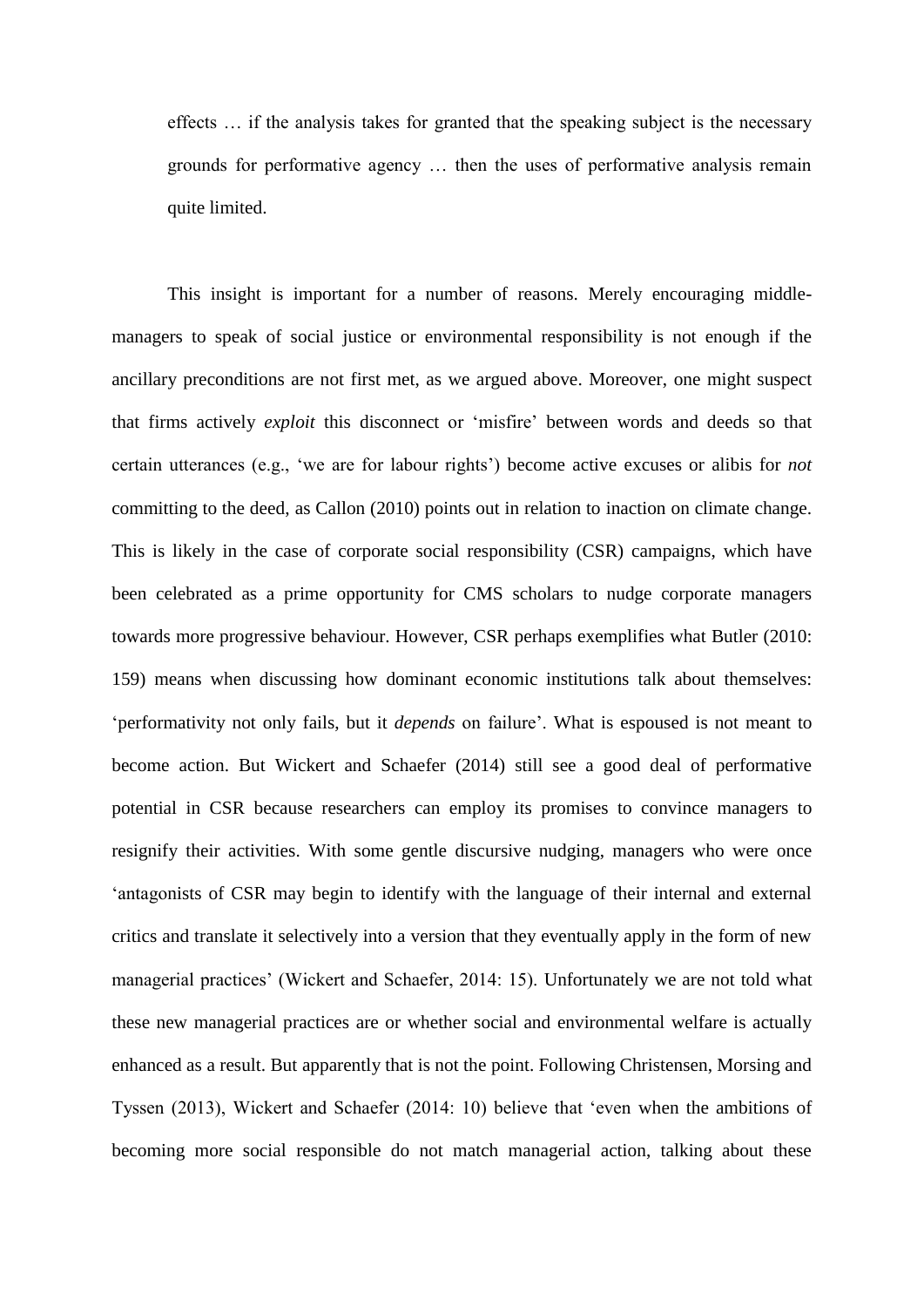ambitions nonetheless helps articulate ideals, beliefs, values and frameworks' that may (or may not) become performative over time.

Yet the *systematic* divide between CSR talk and the actual reality of business firms has consistently been noted in critical organization studies (see Banerjee, 2008; 2011b; Fleming and Jones, 2013). The central finding of the European Union's largest ever CSR project, with a budget of  $\epsilon$  2.6 million involving more than 5000 companies was this: 'The aggregate CSR activities of European companies have not made a measurable positive contribution to achieving the economic, social and environmental goals of the European Union' (CSR Impact, 2013). Unfortunately, this probably means incremental 'nudging' of middle managers will not be enough to counter the environmental impacts of big business. Indeed, the CSR examples that Wickert and Schaefer (2014: 3) describe as 'transformational change' might better be described as a performative misfire. For instance, they cite Wright and Nyberg's (2012) study of corporate responses to climate change as evidence that managers use their influence to 'promote a progressive agenda'. Wright and Nyberg (2012) found that the climate change agenda evoked both positive and negative emotions among sustainability managers. A variety of coping mechanisms were used to manage ensuing tensions. While the managers studied were influential in creating a 'positive emotionology of climate change' there was no real impact on reducing the organization's carbon footprint: instead the emotionality actually reinforced the business case of 'brand health, brand strength, resource efficiency and energy efficiency' (Wright and Nyberg, 2012: 1575). It is our contention that many corporate responses to climate change are an example of a failed performativity rather than a progressive performativity.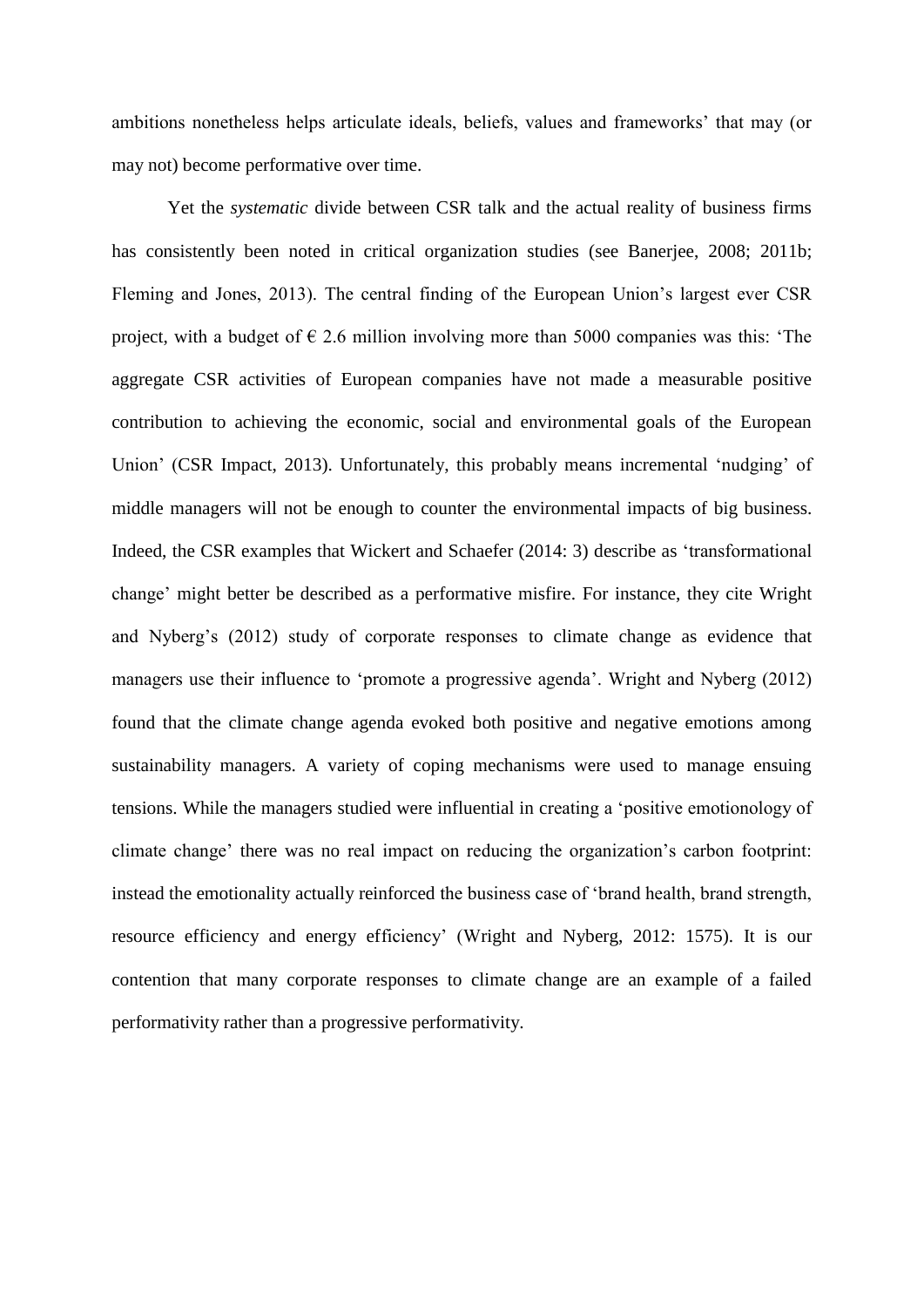#### **Can Critical Management Studies make a performative difference?**

There may certainly be cases in which the model of performativity being recommended recently in this journal (and elsewhere) may change managerial practice. However, we feel there is a degree of misplaced optimism in the recommendations, especially concerning discursive speech acts. Our pessimism about the universal applicability of these new performativities is not inspired by some sort of purism or negativity towards managers *per se*. For example, Spicer et al. (2009) suspect that 'for proponents of 'purist' CMS [critical performativity] may be unacceptably compromising. Any sympathy for managers and other elites may be interpreted as a loss of nerve that renders CMS needlessly vulnerable to absorption within the progressive mainstream and thus disable its critical edge'. But we see the issue in a more pragmatic light; less about being 'for' or 'against' managers and more to do with the *efficacy* of the interventions being recommended.

However, if CMS is motivated by the desire to generate emancipatory alternatives and practical change, then the onus is now on us to suggest alternative avenues in light of the limitations argued above. How might critical research make a difference in the real world and (at least partially) fulfil some of the objectives in the CMS mission? The aforementioned recommendations concerning discursive performativity provide a useful counterpoint for us to make some tentative suggestions. We certainly do not claim to have all the answers but suggest four approaches that may help render CMS more performative.

#### *Activism within the business school and university*

It is curious that arguments about how CMS should 'get closer' to managers do not extend to CMS scholars' own institutions, namely the university. This silence about CMS's relationship to its own institutional conditions is a significant oversight given the degradation of university employment over the last ten years. According to Collini (2012), higher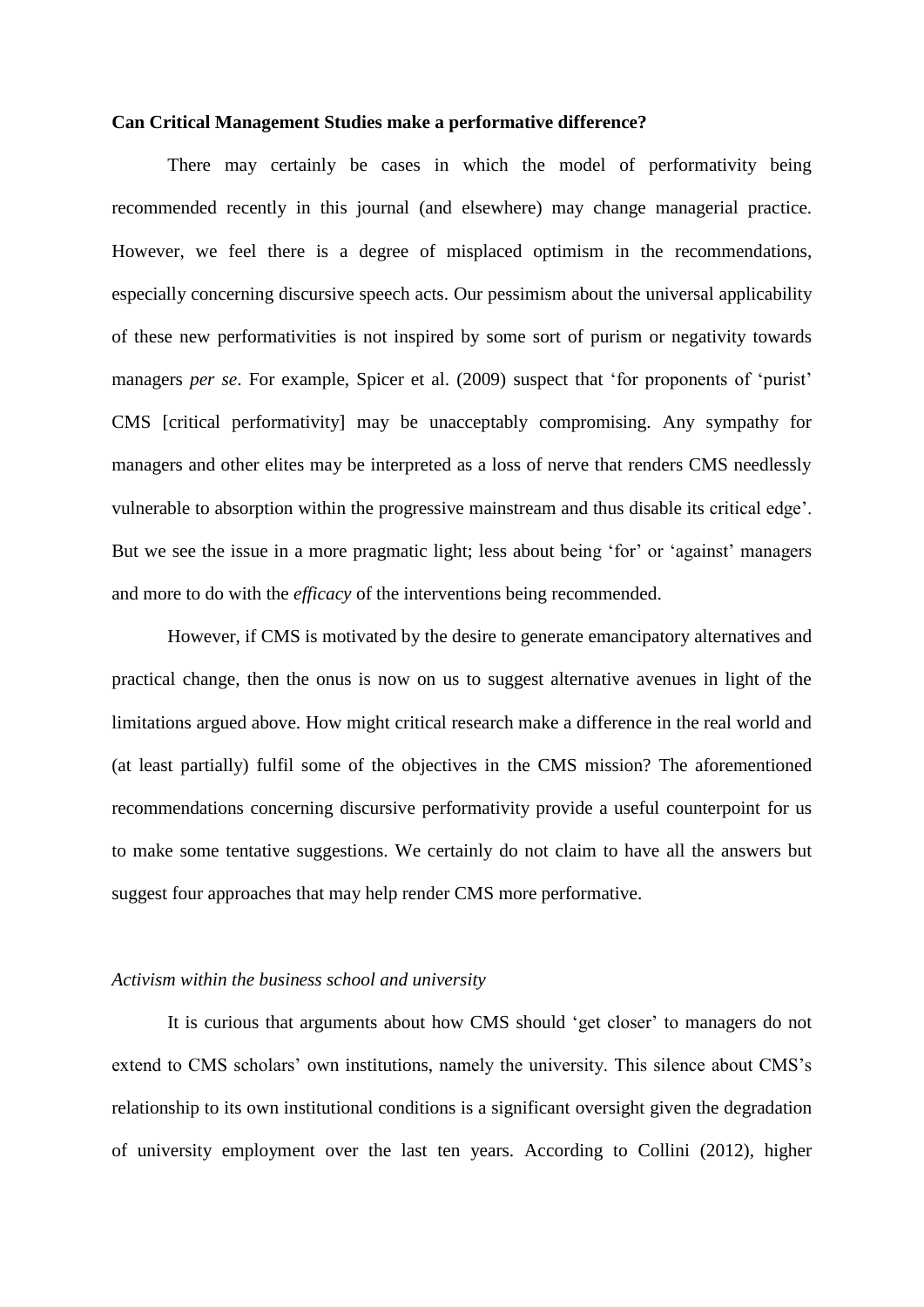education establishments in the UK have been colonized by a 'business analogy' in which research and teaching careers are increasingly indexed to the functional needs of business (often defined in purposefully vague terms such as 'impact'). In the US context, Martin (2011) observes the 'technocratic takeover' of universities, systematically restricting academic freedoms and generating a massive retinue of precarious instructors, leading some to re-label the university an 'edufactory' (see The Edu-factory Collective, 2009). But resisting such technocracy is no easy task as Parker (2014) emphasizes in his analysis of the restructuring of a European business school populated by a significant number of CMS scholars, who posed little resistance to a vastly unpopular, top-down and disempowering policy:

Given that this workplace was a university populated by responsibly autonomous professionals, and a particular group of these people were invested in these critical [i.e., CMS] traditions as well as being members of the relevant trade union, one might have assumed that this was a place in which resistance was more, not less, likely. Yet this does not seem to have been the case (Parker, 2014: 290).

In light of these institutional conditions, there are a number of ways CMS scholars might 'practice what it preaches' in their own institutions. For example, there has been growing discontent with 'journal rankings' and its restrictive influence on scholarship (see Willmott, 2011; Willmott and Mingers, 2013; Dunne, Harney and Parker, 2008; Hussain, 2014). Moves to counter this managerialization of academic labour include calls for open access publication platforms and 'REF boycotts'. In addition, business schools and universities have become exploitative employers in their own right. The increased reliance on zero-hours contracts and insecure part-time employment practices among faculty,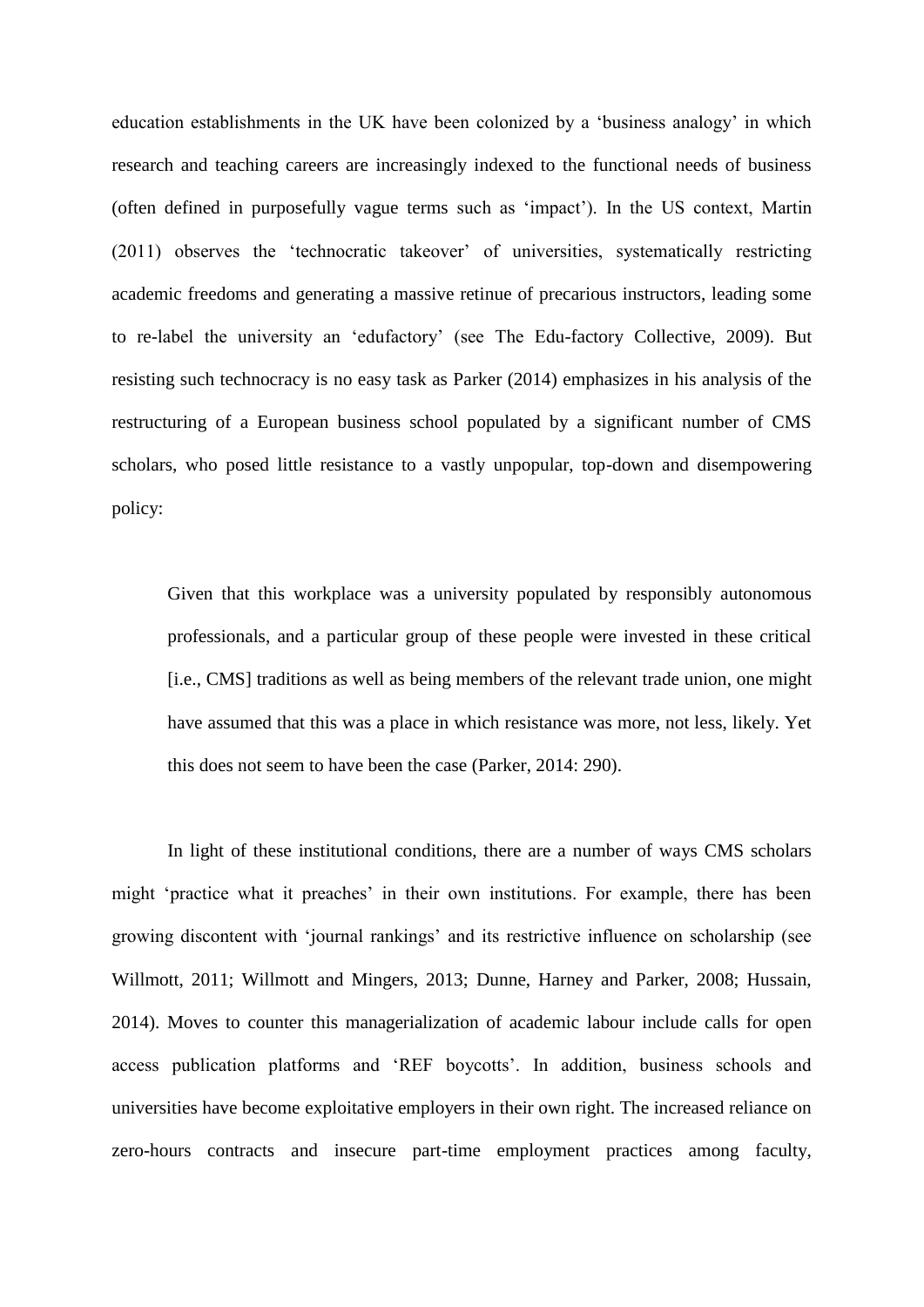administrative support and maintenance workers is now rife (Chomsky, 2014). Would not a truly performative CMS focus on the employment context with which it is most closely connected?

### *Critical pedagogy*

It is also interesting that the proponents of new performativity have little to say about management education as an emancipatory opportunity, especially when evoking pedagogy theorists like Freire (1970) to expound their ideas. Spicer et al. (2009) and Hartmann (2014) do not address the topic. And Wickert and Schaefer (2014) mention it only in passing towards the end of their paper. However, CMS has conducted an extended debate on the role of management education (see Grey, 2002; Grey, 2004; Grey and Willmott, 2005). As Grey and Willmott (2005) observe, 'since CMS departs from the mainstream's scientistic conception of knowledge, it can offer a different approach to students of management … encouraging and enabling them to examine critically their established beliefs and practices' (Grey and Willmott, 2005: 11). The rebuff that such knowledge is useless to the potential practitioner (e.g., Hartmann, 2014) risks belittling the aspirations of students. In an era of what appears to be endless economic crises, business students are increasingly interested in new ideas instead of those found in mainstream management tracts that are often considered 'out of touch' with real world business problems (Datar, Garvin and Cullen, 2010).

Is it feasible, however, to somehow imbue students with a more poignant ethical awareness of the business world, including the 'dark side' of managerialism? And how might this translate into appreciably altered managerial practices in the future? This is an immensely complex question, but one that must inherently remain *non-performative*, indeterminate and marked by the expectation of *failure*. As Weber (1946) presciently noted, the task of raising political awareness in the classroom cannot simply be an instrumental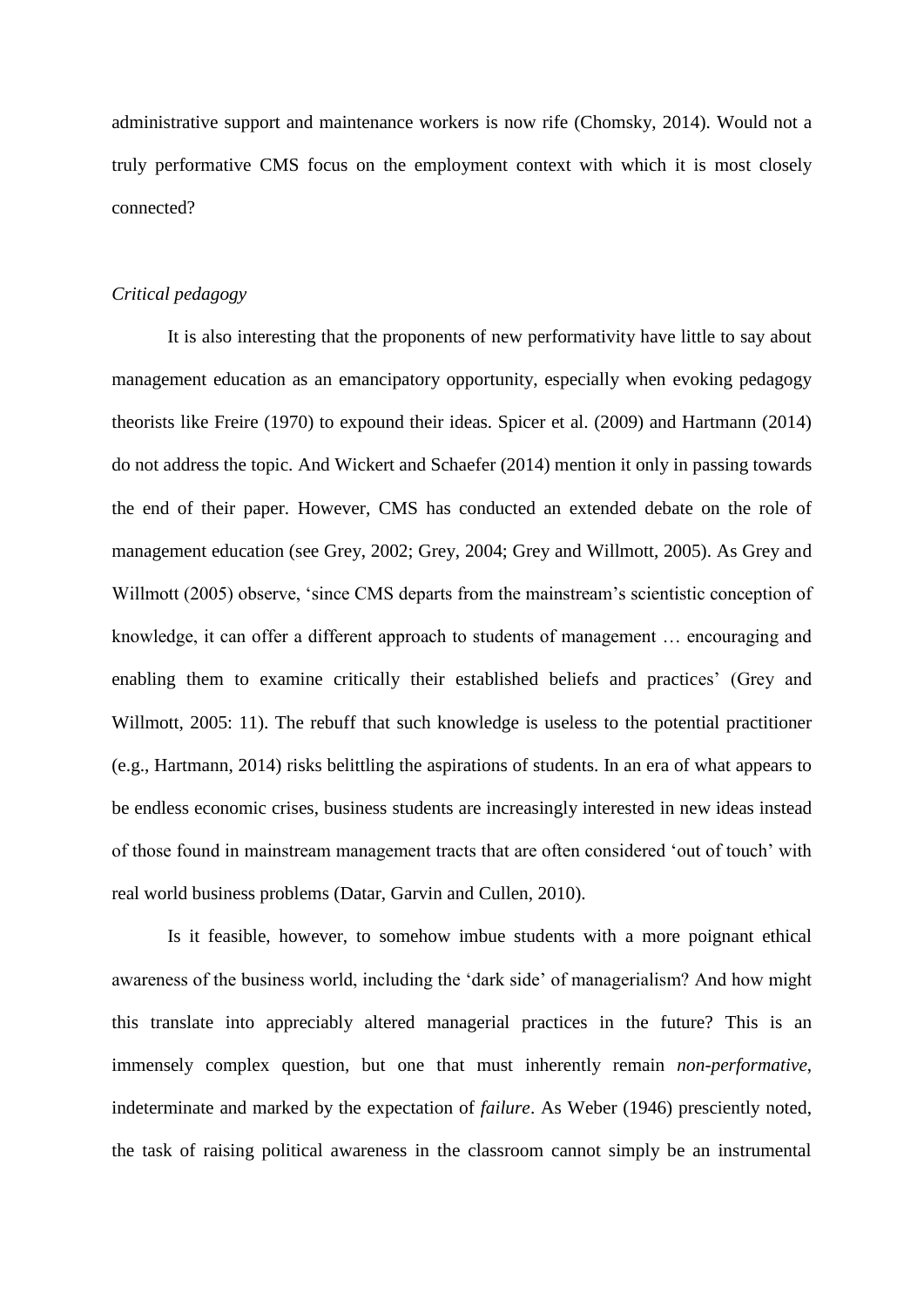moment of indoctrination, whereby potentially 'bad' future managers are remoulded into 'good' future ones. Critical pedagogy instead seeks to engender spaces of intellectual openness and inquiry, demonstrating how certain management practices we take for granted are neither natural nor inevitable. It presents both negative and positive cases in a mutually informative exchange between students and instructors. For Grey (2002), this entails giving 'voice to some of the messiness and suffering that characterizes management practices, even if this offends against the ideological missions of business schools … the notion of voice does not imply simply presenting students a litany of or tirade against the defects of global capitalism. Critical management education entails a shift both in what is taught and how it is taught' (Grey, 2002: 505-506). And with respect to the 'how' component, political questions concerning the conditions of learning (including student debt, the political economy of higher education and democratic participation) would undoubtedly be part of the pedagogical process (Ross, 2014).

#### *For a 'public Critical Management Studies'*

We are surprised that new calls for performativity inordinately privilege managers as agents of change, rather than, say, social and environmental activists, the unemployed and precarious workforce, democratically elected union officials, etc. Rather than 'lovingly struggle' (Spicer et al., 2009: 548) with managers and treat them as the exclusive audience of CMS, we suggest that research ought to engage wider public forums. As we have argued, practitioners are often too enmeshed in the means-ends rationalities of their organizations to be effective change agents in the way new performativity advocates envisage. In many cases, some kind of external catalyst or pressure is required to enact reforms and progressive changes in organizations. For example, Nike did not clampdown on the use of child labour within its supply chains because its senior staff had an ethical epiphany. Instead, they reacted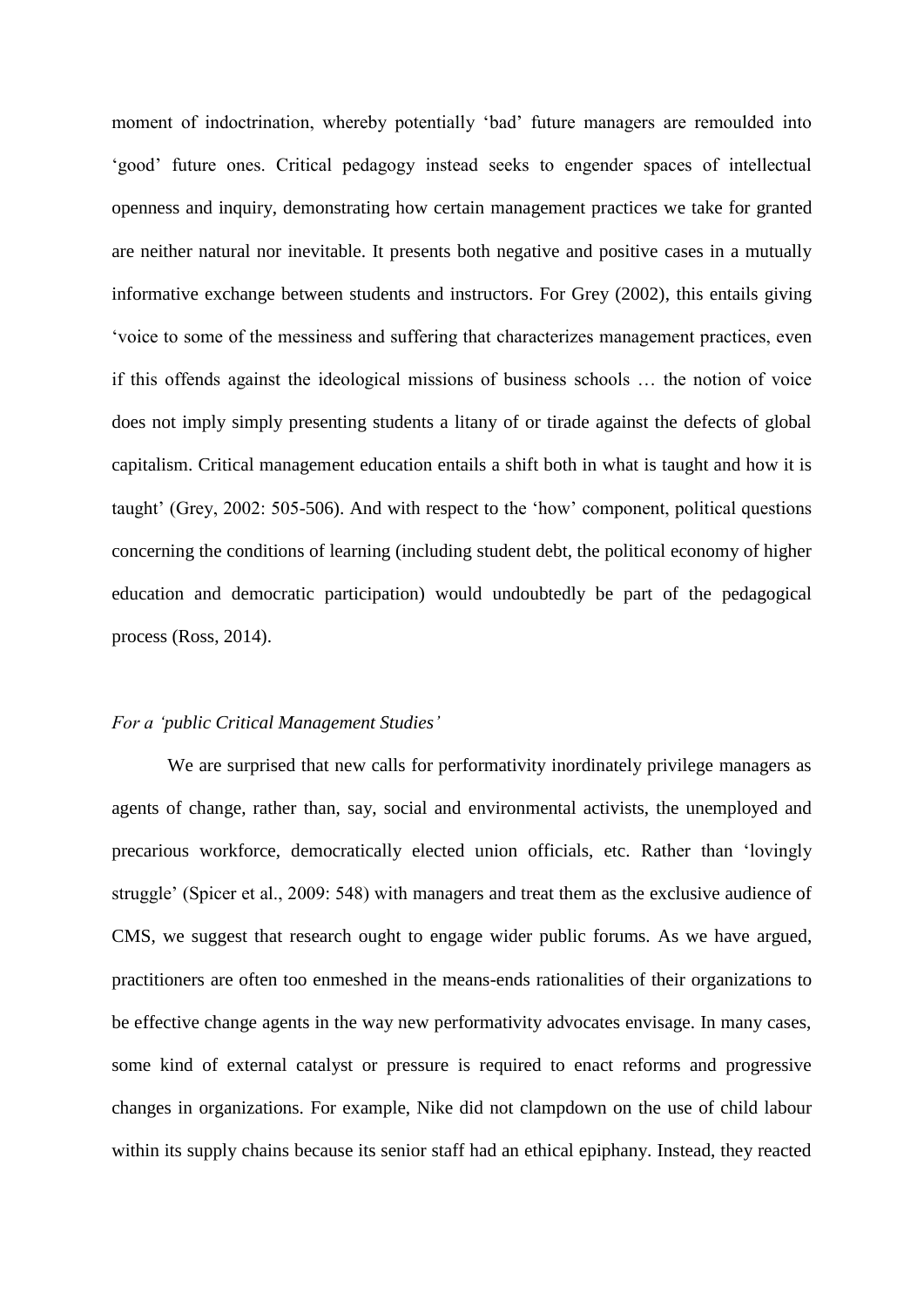to public pressure, social movements and investigative research that placed the issue firmly on the political agenda among interested groups, especially consumers (Carty, 2002). Similarly, tobacco firms did not voluntarily include graphic health warnings on its packaging, which they aggressively contested. Anti-tobacco lobby groups pressured the state to act, backed by scientists with a strong concern for public health (Derthick, 2011).

We suggest that a potentially effective way to enact change in organizations is by developing a 'public CMS'. Systematic research and its findings – which will often reveal an injustice and a possible alternative – could be disseminated to raise awareness and reflexive dialogue within the public imagination, policy makers and think tanks to enforce change upon organizations. For example, CMS might make an impact on policy issues through the use of research centres and institutes that collectively petition legislative and political power holders. This could involve entering ongoing debates (e.g., the financial crisis and banking behaviour) and interconnecting with social movements (e.g., the no-dash-for-gas antifracking movement). The establishment of university funded centres are useful in this respect because the knowledge they create is officially funded by the taxpayer. So, unlike privately financed think tanks and lobbying groups, there is, technically at least, an obligation to the voting public to make some use of this knowledge. CMS could leverage this tension between the 'impact-obsessed' neoliberal state and its frequently anti-public stance.

We foresee a 'public CMS' also engaged in awareness raising initiatives by seeking to place important issues on the political agenda. In this respect, the broadcasting media is especially useful. As Burawoy (2005) argues concerning what he calls 'public sociology' and Aronowitz (2011) the 'public intellectual', right-wing conservatives have long utilized the public media to prompt change (think here of Milton Friedman's incredibly effective media roadshow in the late 1970s and early 1980s). But critics of the status quo are also acknowledging this potential. For example, in the US, the Marxist economist Richard Wolff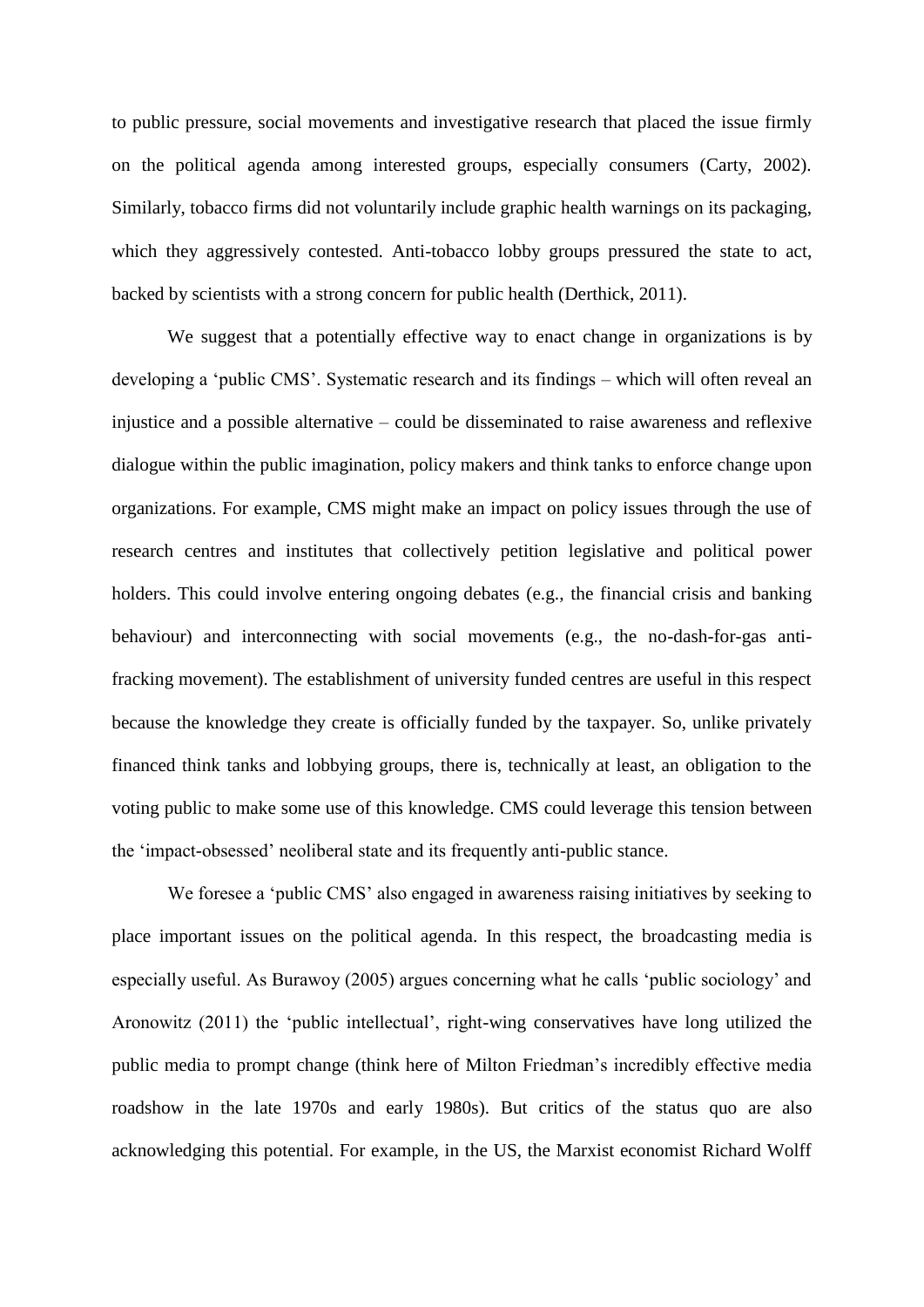hosts a weekly radio programme called Economic Update, which has a large following. Of course, there is no guarantee that such public engagement will actually make a difference. Often it will not. But it may at least challenge dominant discourses and help open up new spaces for activist groups to pursue more radical alternatives.

# *Study and why we should not 'down our books'*

In their concluding statement concerning critical performativity, Spicer et al. (2009: 554-555) remind the reader that the concept does not mean 'laying down our books and throwing ourselves in radical political struggle or "enlightened consultancy"'. But they do appear to be apprehensive that critical intellectuality (such as a Marxist reading of organizations) might foster an overly negative worldview. Instead, they exhort researchers to 'shake off some of the weighty intellectual baggage that tends to make the critical project overdetermined, predictable and ungainly' (Spicer et al., 2009: 549). In Alvesson and Spicer's (2012) adaptation of critical performativity to leadership, they also suggest that too much critical theory casts organizations in an unhelpfully negative light. We are asked to temper that critical intellectuality so that leaders are no longer 'associated with mainly "bad" things such as elitism, legitimation, domination and asymmetrical relations and constructions that privilege white, male, middle-class people' (Alvesson and Spicer, 2012: 376). And Hartmann goes further by arguing CMS should forget critical texts since they 'pay little heed to the conditions faced by practitioners or students, who either are or will be based in an organization where what might seem like normative arguments are unlikely to be accepted if isolated from instrumental concerns' (Hartmann, 2014: 619).

In contrast, we suggest that if CMS is to make an impact, it needs to be highly committed to what ostensibly appears to be a non-performative activity. Namely, a prolonged engagement with abstract, often difficult ideas and phenomenon: *study*. Without an informed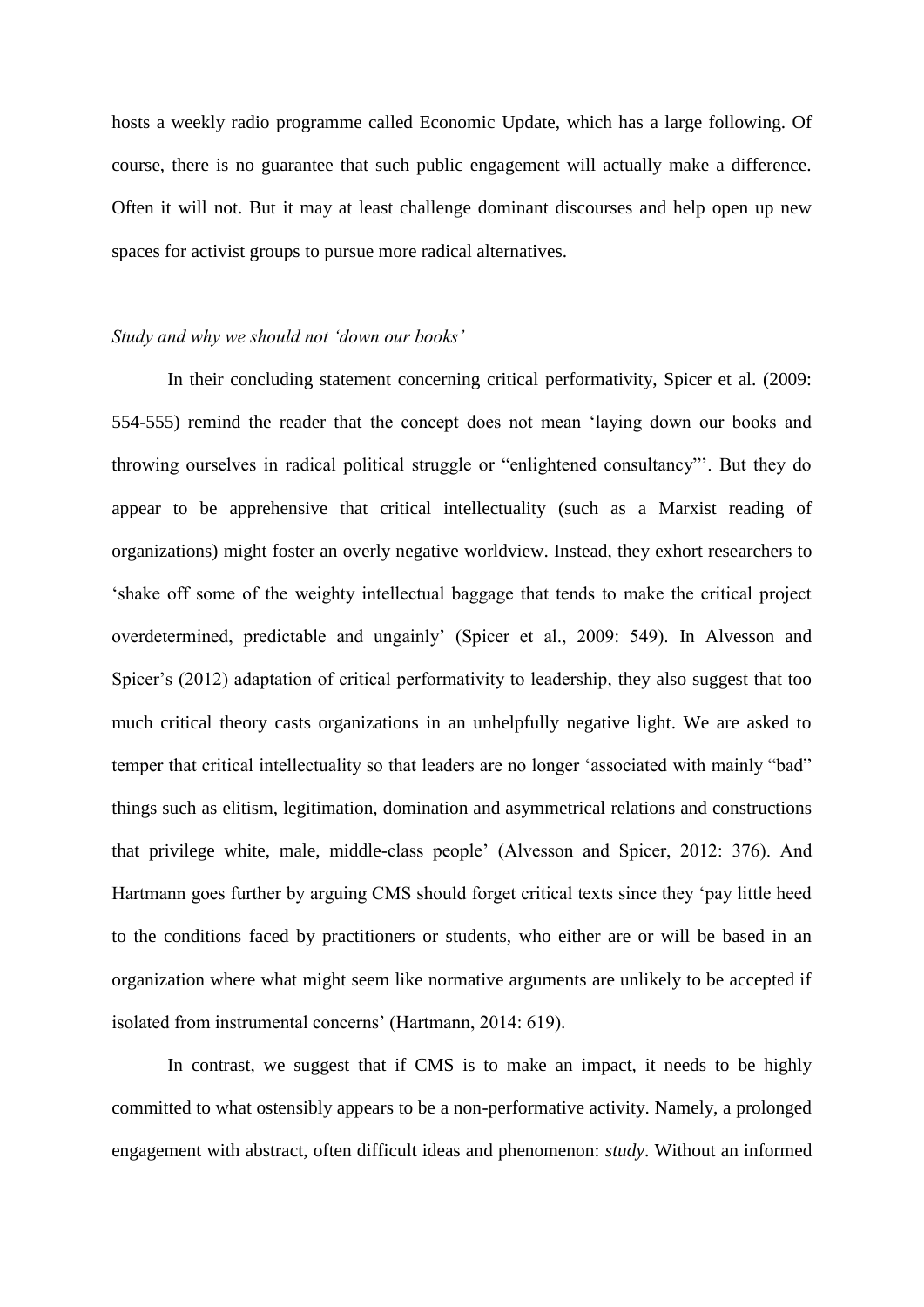and critical understanding of power, capitalism, gender, environmental issues, postcolonialism and other areas, when called upon to speak (by students, the media, the state, activists, etc.) we will have little 'useful' to say. Indeed, it is fascinating that precisely when we are being told to read airport management books rather than Foucault, economic elites are pouring substantial amounts of funding into think tanks to do just the opposite (but in the favour of the powerful): secluded, abstract and painstaking study of modern society (Medvetz, 2012).

There is nothing elitist or ivory tower-like in our recommendation, since knowledge, argumentation and conceptual sophistication is an important facet of basic everyday politics. It is imperative that we strive (even if perpetually failing) to gain a complex grasp of what is happening in the global political economy of organizations and what alternatives may be possible. Such knowledge does not come easy. It requires time, reading, revision, critical reflection, non-standard texts, debate; activities that from a technocratic perspective seem 'useless' and 'irrelevant' to real world managers. This is why today 'the university is a kind of factory line' (Harney and Moten, 2013: 114) that often seeks to close down the time and resources required for study since it appears to be without direct instrumental applicability. This is exacerbated by the relentless injunction in neoliberal societies to act and do something. But as Zizek (2009: 6) points out, 'there are some situations where the only truly 'practical' thing to do is to resist the temptation to engage immediately and to 'wait and see' by means of patient, critical analysis'.

Moreover, patient and meticulous study of this kind can sometimes have a significant impact in the 'real world' under propitious circumstances. For example, the French economist Thomas Piketty (2014) and colleagues spent years collating statistics and developing arguments about economic inequality in Western economies. What might look like negative, abstract and irrelevant (to practitioners) knowledge has sparked a major debate on the topic of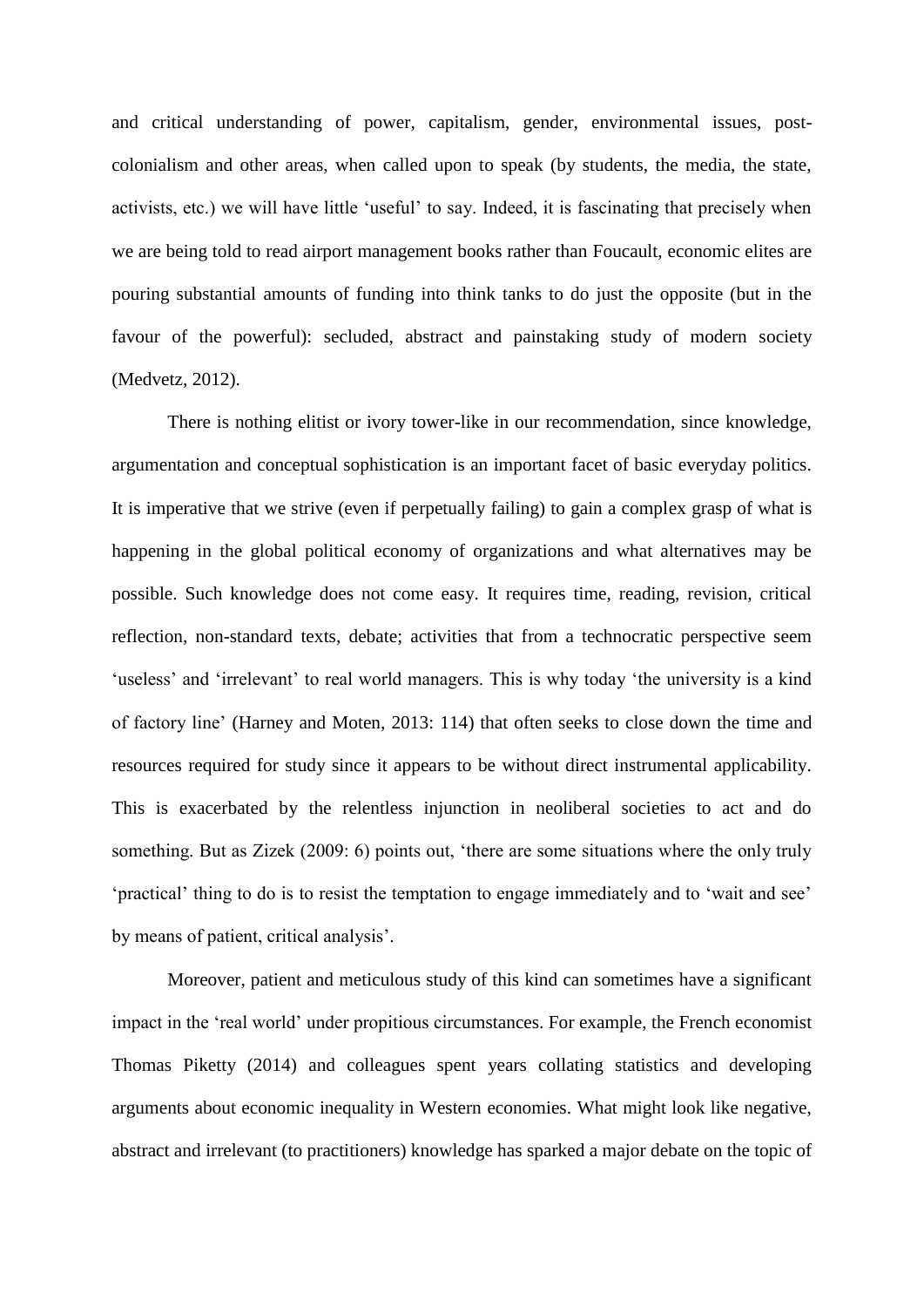equality in the US, the UK and elsewhere, according Piketty access into the halls of power (e.g., the US government) to expound his views. It is hard to believe that performativity strategies of becoming 'respectfully intimate' with hedge-fund managers, policy makers and bankers, and softly nudging them to 'do the right thing' in relation to their wealth management strategies would have the kind of impact that Piketty's book did. Similarly, Rachel Carson (1962) meticulous study of the devastating effects of deadly pesticides like DDT on the natural environment in the 1950s, was at the time condemned as being irrelevant given the tremendous economic advances of the US in agricultural production. The attention her book received was a significant factor in the creation of the environmental movement in the West, which lobbied hard to ban such pesticides. According to the champions of critical and progressive performativity, Carson should have instead 'collaborated' with chemical company managers, cultivating an ethic of mutual preservation and care. If that had happened, perhaps we would still be living in a world inundated with DDT.

# **Conclusion**

We are in favour of CMS being performative. And there certainly may be cases in which CMS scholars working or collaborating closely with managers may engender new discursive practices and emancipating outcomes. Our paper simply alerts readers to the potential weaknesses that might confound these proposed approaches to performativity, and especially its emphasis on the role of language. Apart from being ineffective, they also risk depoliticizing management and becoming what we might term after Contu (2008) 'decaf performativities', whereby resistance to oppressive practices are co-opted to serve the status quo while disallowing emancipatory systemic change. If performative CMS researchers can only serve as allies and not threats to management, then CMS marks yet another victory of corporate hegemony. Performative CMS becomes a technology of governmentality where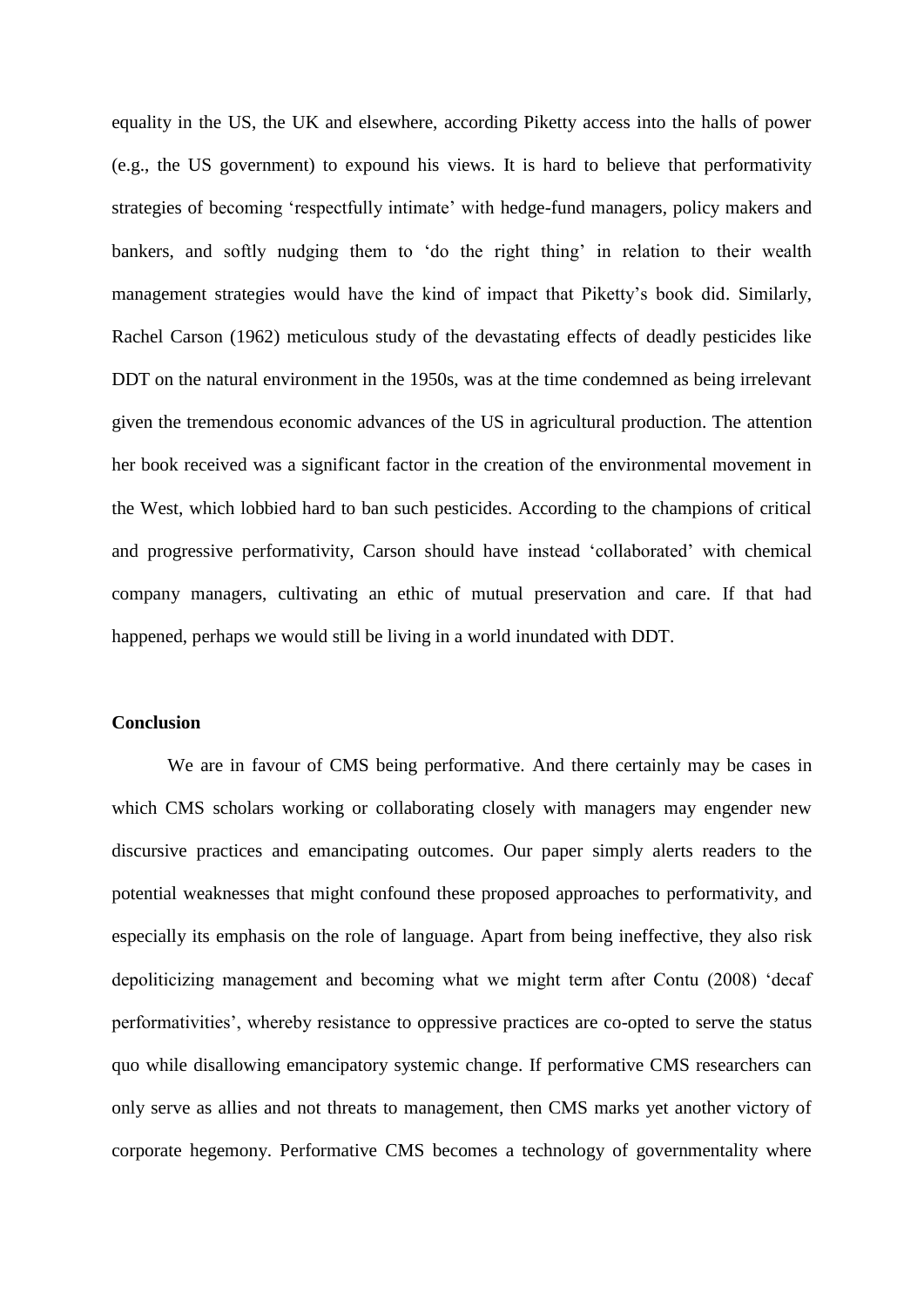managers and employees (and perhaps CMS researchers) are ruled 'through their freedoms, their choices, and their solidarities rather than despite these. It means turning subjects, their motivations and interrelationships from potential sites of resistance to rule into allies of rule' (Rose, 1998: 117).

Perhaps part of the problem stems from the complaint inherent in the new models of performativity that the CMS community is *too* critical of the present organizational order. It is suggested that such pessimism is not warranted and mars our ability to engage at a practical level with managers:

For CMS, the world of management is a violent and unending catastrophe of repression, dependence, humiliation and pain. CMS also presupposes an idealized world where this incessant catastrophe can be resolved or mitigated. In this sense, CMS is utopian because it envisages a 'no place' (Spicer et al. 2009: 551).

But it depends on whose perspective is being represented. For example, a struggling worker on a precarious zero-hours contract will interpret their situation (and neoliberal managerialism) very differently to a well off elite benefiting from the extreme inequities in wealth distribution blighting Western economies today. We are bothered by the lack of intellectual urgency expressed here concerning some alarming trends in the global economy (e.g., social inequality, climate change, the corporate capture of public goods, etc.). This is why CMS scholarship often attempts to take the standpoint of those affected most detrimentally (which is increasingly the majority or 99% [Dorling, 2014]) when developing its analyses.

However, this scepticism about utopian thinking is understandable. Such thinking may be useful for inspiring outrage but somewhat unwieldy for prescribing everyday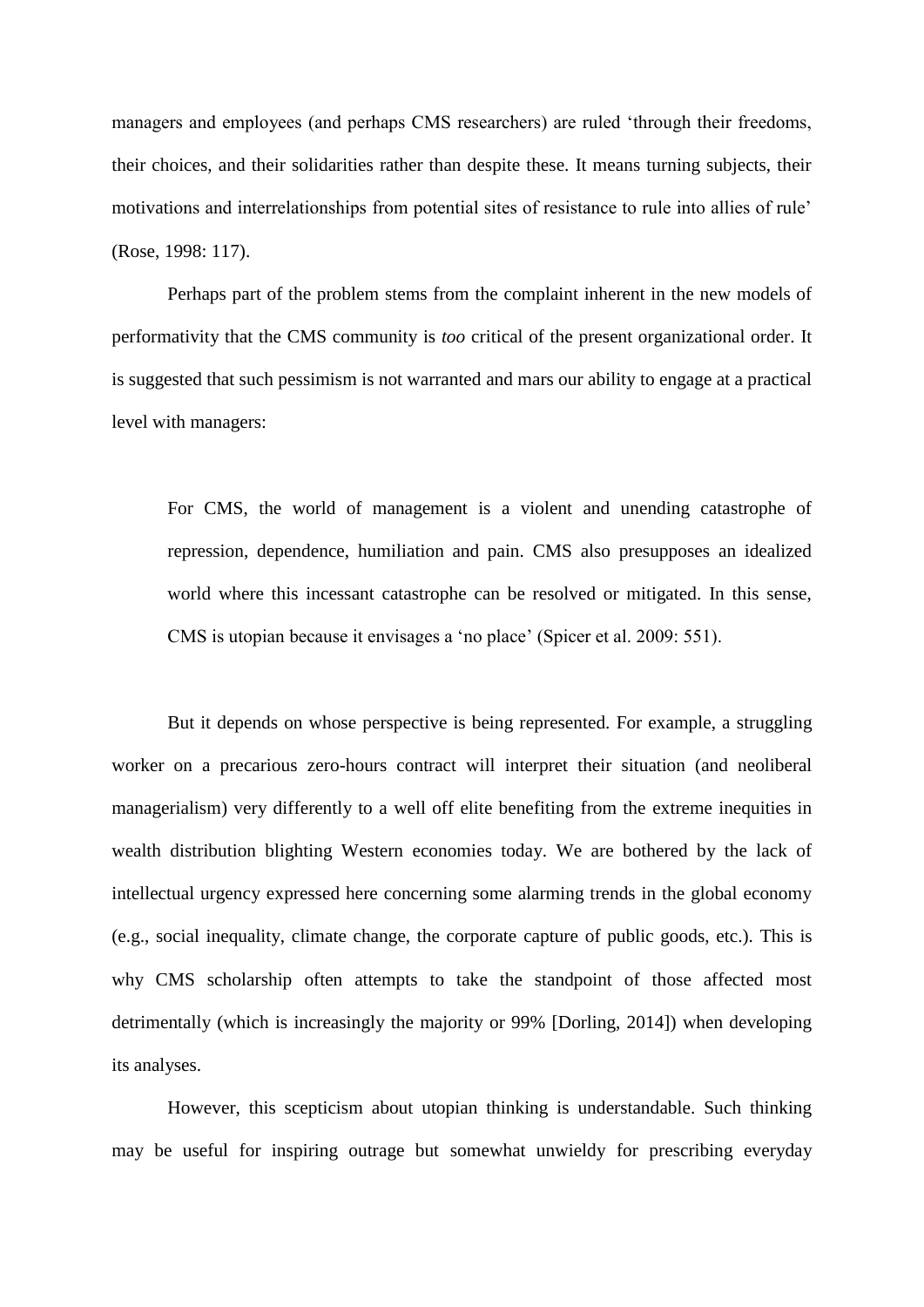interventions in a conventional business firm. But by the same token, utopianism has been fundamental to social progress in Western societies and beyond. Without it, we would have not had the civil rights movement in the US (recall that Martin Luther King's 'I have a dream' sentiment was widely dismissed as hopelessly utopian by Southern-state racists), the radical feminist successes of the 1960s and 70s, the environmental protection campaign, the human rights movement and many other instances of progress. Utopian thinking does not only represent a 'no place'. It is also an important *method* (Levitas, 2013) for articulating an unacceptable present and identifying alternatives, even if not fully realizable (also see Parker, Cheney, Fournier and Land, 2014). Indeed, amidst the current global crisis, political scientists and economists are presently engaged in developing major alternatives that some might call utopian. For example, Admati and Hellwig (2013) recommend breaking up the large banks and entirely restructuring the financial investment sector that has wreaked havoc on so many during the global financial crisis. Piketty (2014) suggests a massive overhaul of the world's taxation system. Whereas the CMS community is now cautioned to be less utopian and work closer with corporate managers? Perhaps more utopian thinking is required in CMS, not less.

On a related point, CMS is also problematized for being too *radical* (see Spicer et al., 2009: 540; Wickert and Schaefer, 2014: 12; Hartmann, 2014; 2). It is argued that radical ideas and theory are too removed from everyday managerial constraints and thus impractical for engaging with practitioners. The meanings and connotations of the term 'radical', however, ought to be handled with care. Once again, what it implies depends on the standpoint from which one judges. For corporate think tanks, for example, calls for wealth redistribution and carbon emission controls may indeed appear radical. However, for an increasing number of scholars/scientists (including many in the CMS community) more aligned with the standpoint of the dominated, the general trajectory of neoliberal capitalism looks almost suicidal in its radicalism. The recent 'Intergovernmental Panel on Climate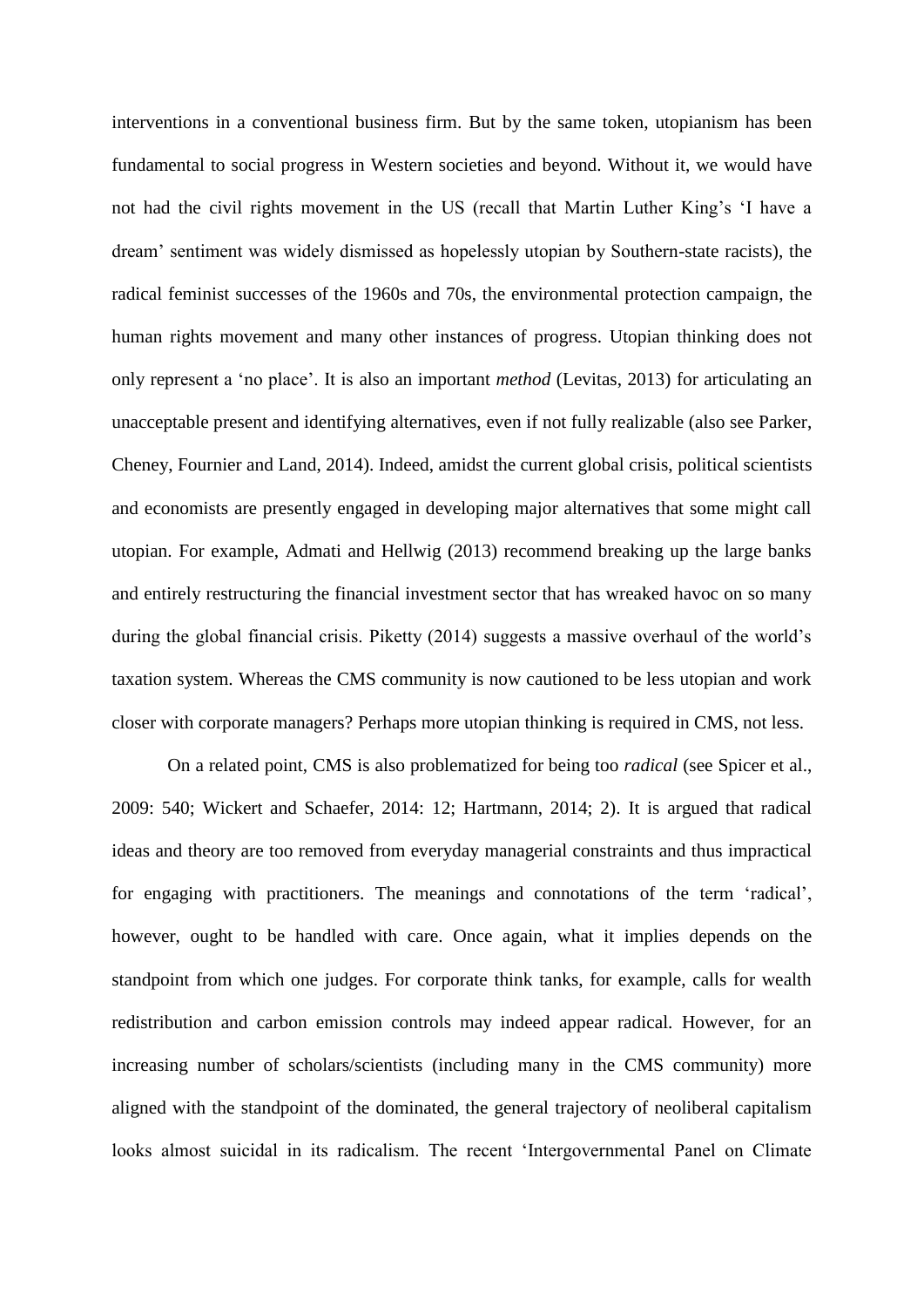Change' (2014) report conveys how radical the neoliberal 'norm' is. It warns that if carbon emissions are not cut significantly very soon, widespread and irreversible social and environmental destruction will follow. As a result, 'we cannot rely on incremental paths or a soft transition to a more sustainable model' (Adler, 2015). Therefore, and to paraphrase the German philosopher Walter Benjamin, it is not CMS that is radical in this respect. It merely seeks to help pull the emergency brake on a runaway locomotive called late capitalism.

And finally, to make a meaningful contribution, the CMS community needs to fight for spaces that enable scholars to 'uselessly' reflect, imagine inconceivable utopias, take their good time to read and reread the canons, lose themselves in lofty theorizing and patiently study minute empirical details and texts in order to ask 'big' questions, even those without obvious practical answers. The overwhelming pressure to be 'useful' and 'perform' that many of us are currently experiencing in the university must be resisted. On this note, we cannot state the point any better than Piketty (2014: 3) as he clarifies his vision of a critical social science: 'by patiently searching for facts and patterns and calmly analyzing the social, economic and political mechanisms that might explain them, it can inform democratic debate and focus attention on the right questions. It can help to redefine the terms of the debate, unmask certain preconceived or fraudulent notions, and subject all positions to constant critical scrutiny. In my view this is the role that intellectuals should play, as citizens like any other but with the good fortune to have more time than others to devote themselves to study'.

#### **Funding**

This research received no specific grant from any funding agency in the public, commercial, or not-for-profit sectors.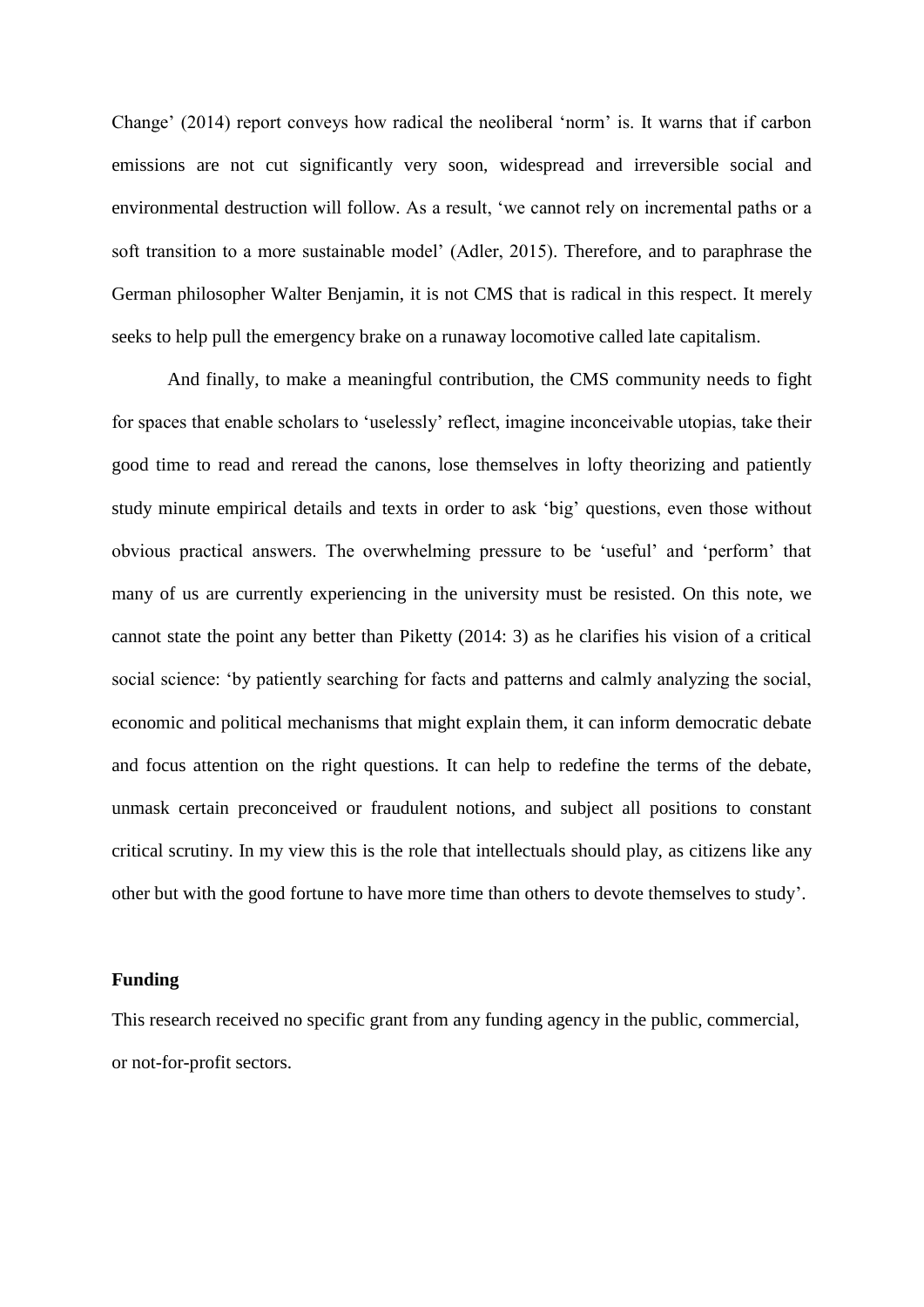#### **References**

- Adler P (2015) 'Book review essay: The environmental crisis and its capitalist roots: Reading Naomi Klein with Karl Polanyi'. *Administrative Science Quarterly,*  forthcoming.
- Adler P, Forbes L and Willmott H (2007) Critical management studies. *Academy of Management Annals* (1): 119-180.
- Admati A and Hellwig M (2013) *The Bankers' New Clothes: What's Wrong with Banking and What to Do About it.* Princeton: Princeton University Press.
- Alvesson M, Bridgman T and Willmott H (2009) *The Oxford Handbook of Critical Management studies*. Oxford: Oxford university press.
- Alvesson M and Spicer A (2012) Critical leadership studies: The case of critical performativity. *Human Relations* 65 (3): 367-390.
- Aronowitz S (2012) *Taking it Big: C. Wright Mills and the Making of Public Intellectuals*. New York: Columbia University Press.

Austin JL (1963) *How To Do Things With Words*. London: Penguin.

- Barge JK (2004) Reflexivity and managerial practice. *Communication Monographs* 71 (1): 70-96.
- Banerjee SB (2008) Corporate social responsibility: The good, the bad and the ugly. *Critical Sociology* 34 (1): 51-79.
- Banerjee SB (2011a) Critical management studies. In Bansal, P. & Hoffman, A.J. (Eds.) *Oxford Handbook of Business and the Environment.* Oxford: Oxford University Press, 572-590.
- Banerjee SB (2011b) Embedding sustainability across the organization: A critical perspective. *Academy of Management Learning & Education* 10 (4): 719-731.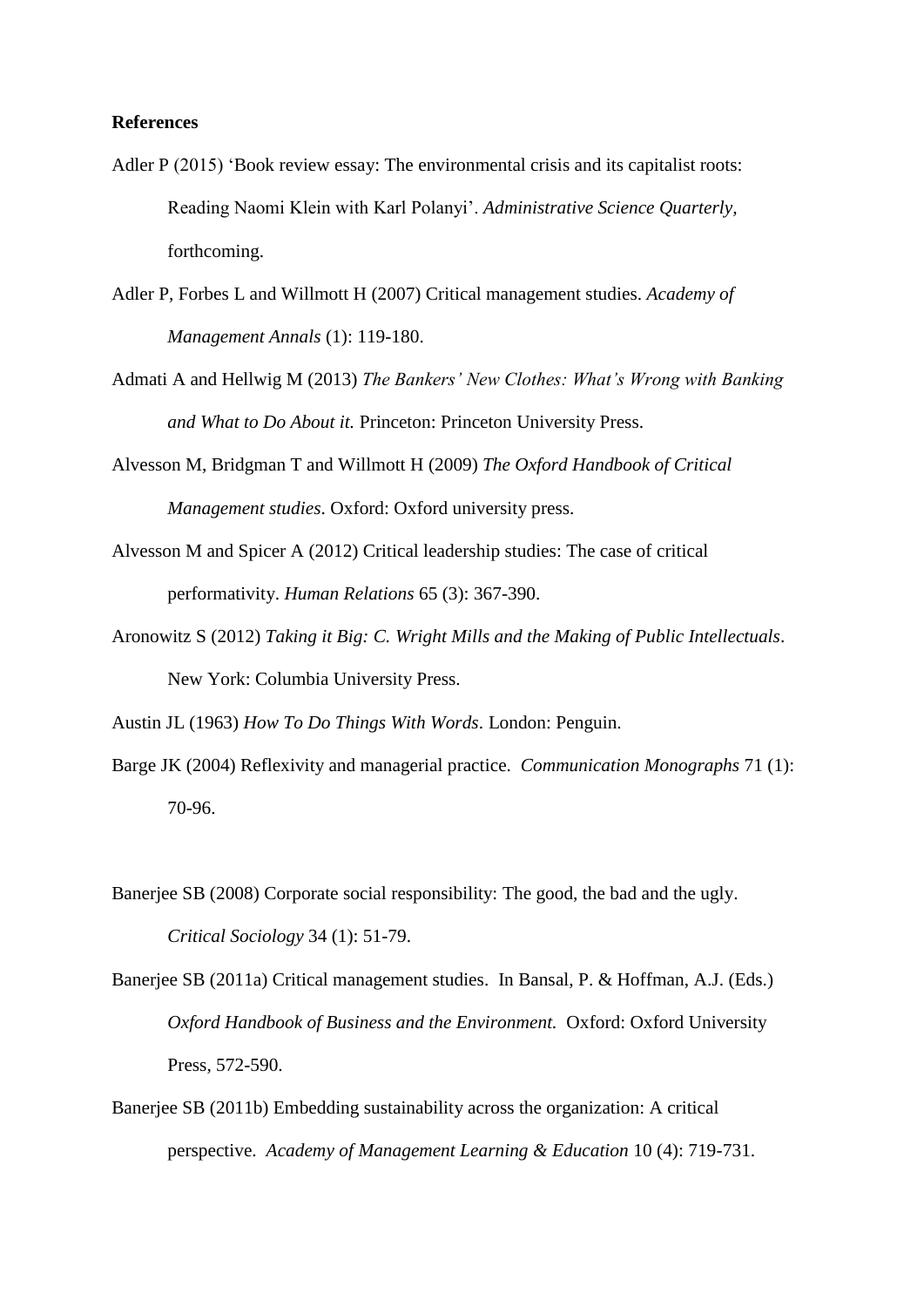- Banerjee SB (2012) No climate for change? Critical reflections on the Durban United Nations climate change conference. *Organization Studies* 33 (12): 1761-1786.
- Bourdieu P (1984) *Distinction: A Social Critique of the judgement of taste*. Cambridge MA: Harvard University Press.

Burawoy M (2005) For Public Sociology. *American Sociological Review* 70 (10): 4-28.

- Butler J (1990) *Gender Trouble: Feminism and the Subversion of Identity*. New York: Routledge.
- Butler J (1993) *Bodies that Matter: On the Discursive Limits of 'Sex'*. New York: Routledge.
- Butler J (1997) *Excitable Speech: A Politics of the Performative*. New York: Routledge.
- Butler J (2010) Performative agency. *Journal of Cultural Economy* 3(2):147-161.
- CMS (2014) Domain statement. Available at [http://aom.org/Divisions-and-Interest-](http://aom.org/Divisions-and-Interest-Groups/Academy-of-Management-Division---Interest-Group-Domain-Statements.aspx#cms)[Groups/Academy-of-Management-Division---Interest-Group-Domain-](http://aom.org/Divisions-and-Interest-Groups/Academy-of-Management-Division---Interest-Group-Domain-Statements.aspx#cms)[Statements.aspx#cms.](http://aom.org/Divisions-and-Interest-Groups/Academy-of-Management-Division---Interest-Group-Domain-Statements.aspx#cms)

CSR Impact Project (2013) *The Impact Project.* [Available at http://csr](file:///C:/Users/sbbj759/AppData/Local/Microsoft/Windows/Temporary%20Internet%20Files/Content.Outlook/CA3G6ZO1/Available%20at%20http:/csr-impact.eu/documents/documents-detail.html%3fdocumentid=32)[impact.eu/documents/documents-detail.html?documentid=32.](file:///C:/Users/sbbj759/AppData/Local/Microsoft/Windows/Temporary%20Internet%20Files/Content.Outlook/CA3G6ZO1/Available%20at%20http:/csr-impact.eu/documents/documents-detail.html%3fdocumentid=32)

- Callon M (2010) Performativity, misfires and politics. *Journal of Cultural Economy* 3 (2):163-169.
- Carson R (1962) *Silent Spring*. Boston: Houghton Mifflin.
- Carty V (2002) Technology and the counter-hegemonic movements: The case of Nike corruption. *Social Movement Studies* 1 (2): 129–146.
- Chomsky N (2014) The death of American universities. *Jacobin Magazine*. Available at https://www.jacobinmag.com/2014/03/the-death-of-american-universities/
- Christensen LT, Morsing M and Thyssen O (2013) CSR as aspirational talk. *Organization* 20 (3): 372–393.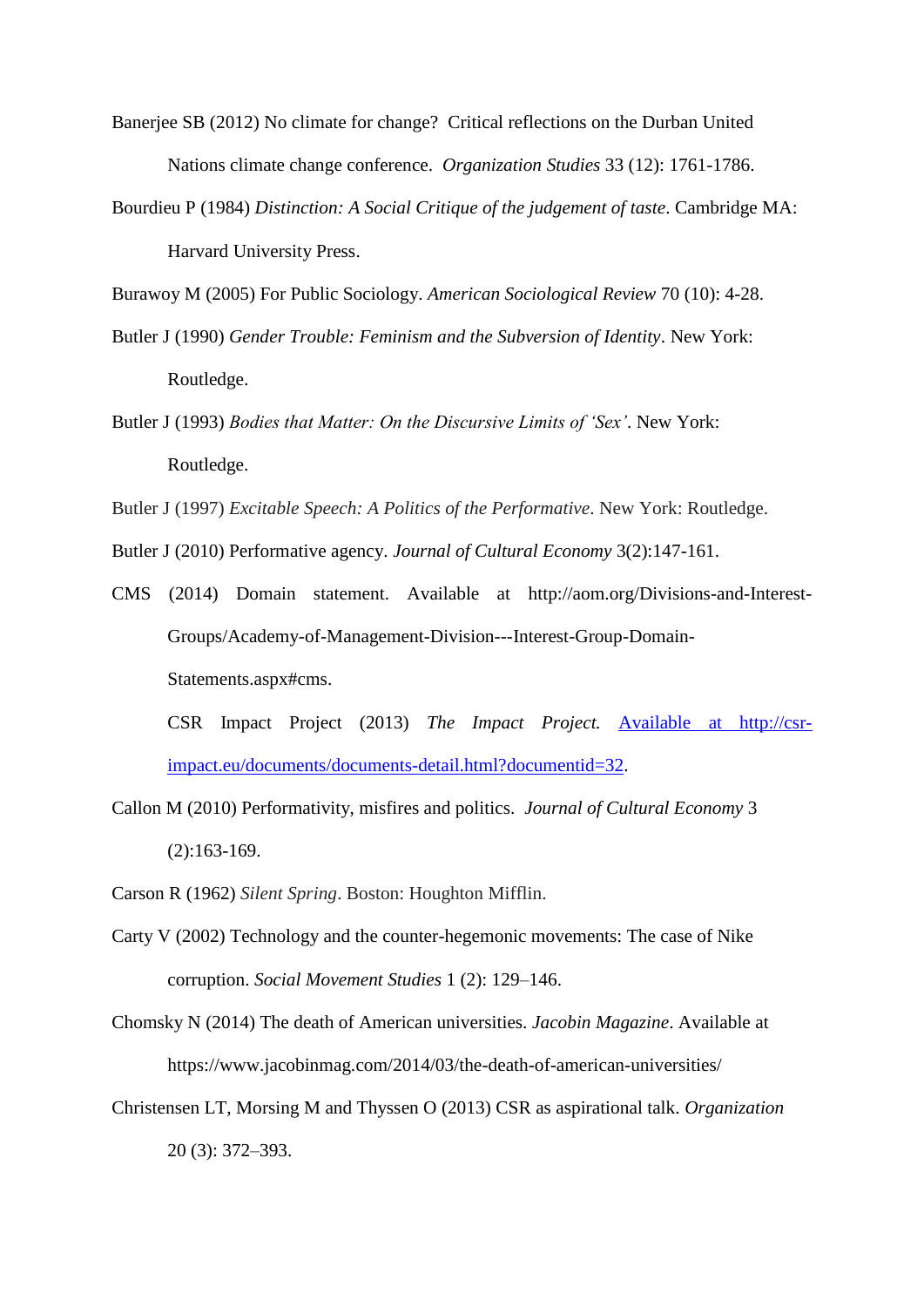- Clegg S, Kornberger M, Carter C and Rhodes C (2006) For Management? *Management Learning* 37 (7): 7-27.
- Cochoy F, Giraudeau M and Mcfall L (2010) Performativity, economics and politics. *Journal of Cultural Economy* 3(2): 139-146.
- Cunliffe AL (2009) The philosopher leader: On relationalism, ethics and reflexivity  $-A$ critical perspective to teaching leadership. *Management Learning* 40: 87-101.
- Cunliffe AL and Eriksen M (2011) Relational leadership. *Human Relations* 64: 1425- 1449.
- Collini S (2012) *What Are Universities For?* London: Palgrave.
- Contu A (2008) Decaf resistance: On misbehavior, cynicism, and desire in liberal workplaces. *Management Communication Quarterly* 21(3): 364–79.
- Datar S, Garvin D and Cullen P (2010) *Rethinking the MBA: Business Education at a Crossroads*. Cambridge, MA: Harvard University press.
- Derthick M (2011) *Up in Smoke: From Legislation to Litigation in Tobacco Politics*. Thousand Oaks: CQ Press.
- Dorling D (2014) *Inequality and the 1%.* London: Verso.
- du Gay P (2010) Performativities: Butler, Callon and the moment of theory. *Journal of Cultural Economy* 3 (2): 171-179.
- Dunne S, Harney S and Parker M (2008). The responsibility of management intellectuals: A survey. *Organization* 15 (2): 271-282.
- Edu-Factory Collective (2009) (eds.) *Towards a Global Autonomous University*. New York: Autonomedia.
- Fleming P and Jones MT (2013) *The End of Corporate Social responsibility*. London: Sage.
- Fournier V and Grey C (2000) At the critical moment: Conditions and prospects for critical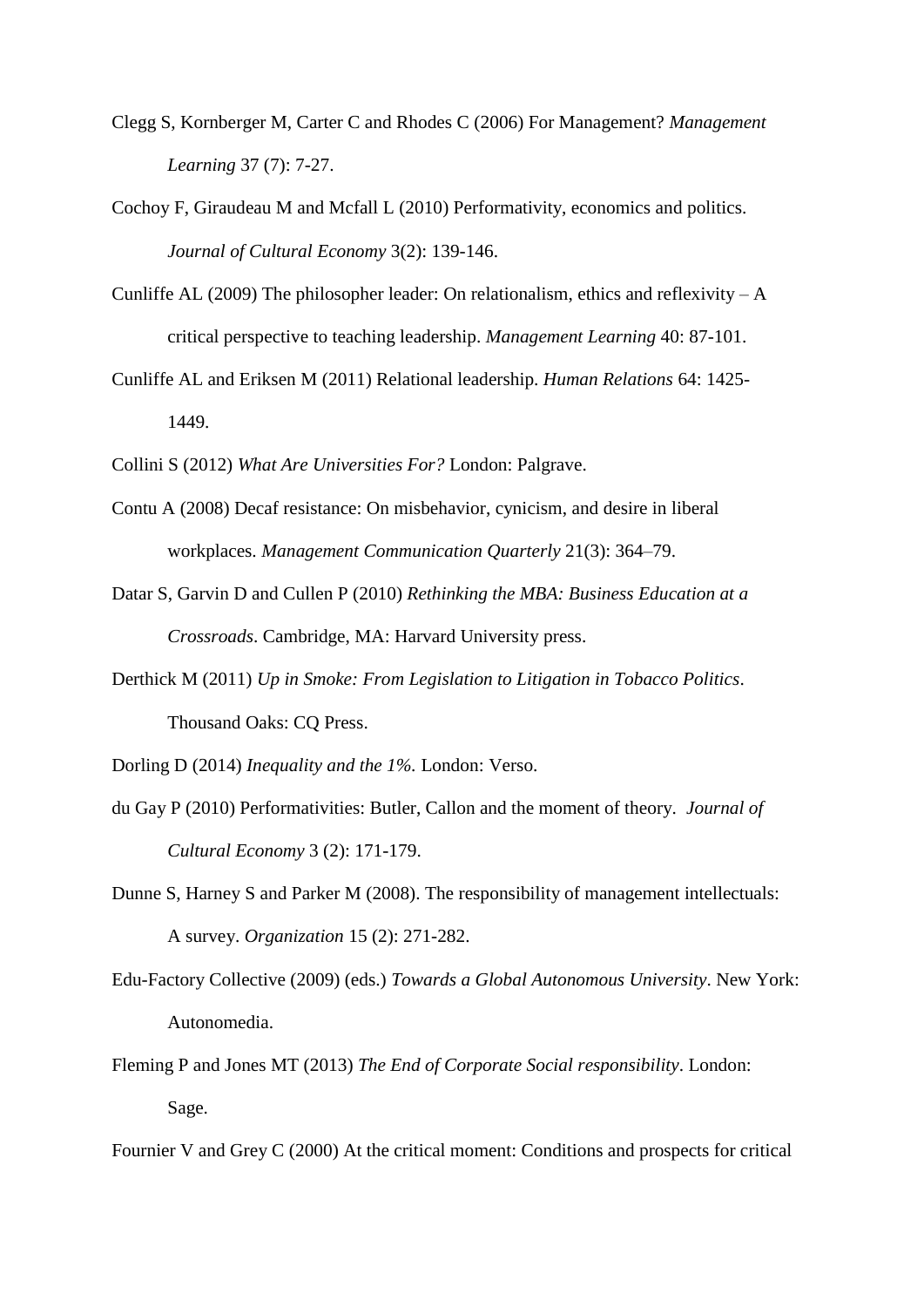management studies. *Human Relations* 53(7): 7-32.

Freire P (1970) *Pedagogy of the Oppressed*. New York: Continuum.

- Ginsberg B (2011) *The Fall of the faculty: The rise of the all-administrative university and why it matters*. New York: Oxford University Press.
- Grey C (2002) What are business schools for? On silence and voice in management education. *Journal of Management Education* 26 (5): 496-511.
- Grey C and Willmott H (eds) (2005) *Critical Management studies: A Reader*. Oxford: Oxford University Press.
- Gond JP and Cantbantous L (2015). Performativity: Towards a Performative Turn in Organization Studies. In R. Mir, H. Willmott, M. Greenwood (Eds). *Routledge Companion to Philosophy in Organization Studies.* London: Routledge.
- *Guardian* (2013) Zero-hours job seeks: Britain has given up on employee rights. Available at [http://www.theguardian.com/commentisfree/2014/may/06/zero-hour-jobseekers](http://www.theguardian.com/commentisfree/2014/may/06/zero-hour-jobseekers-)employee-rights-poverty-contracts.
- Harney S and Moten F (2012) Studying through the undercommons. Available at [http://classwaru.org/2012/11/12/studying-through-the-undercommons-stefano-harney](http://classwaru.org/2012/11/12/studying-through-the-undercommons-stefano-harney-fred-moten-interviewed-by-stevphen-shukaitis)[fred-moten-interviewed-by-stevphen-shukaitis.](http://classwaru.org/2012/11/12/studying-through-the-undercommons-stefano-harney-fred-moten-interviewed-by-stevphen-shukaitis)
- Hartmann R K (2014) Subversive functionalism: For a less canonical critique in critical management studies. *Human Relations* 67(5): 611-632.
- Hussain S (2014) Journal list fetishism and the 'sign of 4' in the ABS guide: A question of trust? *Organization*, forthcoming.
- Intergovernmental Panel on Climate Change (2014). Fifth assessment report. Available at [http://www.ipcc.ch/.](http://www.ipcc.ch/)
- King D and Learmonth M (2014) Can critical management studies ever be 'practical'? A case study in engaged scholarship. *Human Relations.* Published online June 3, 2014.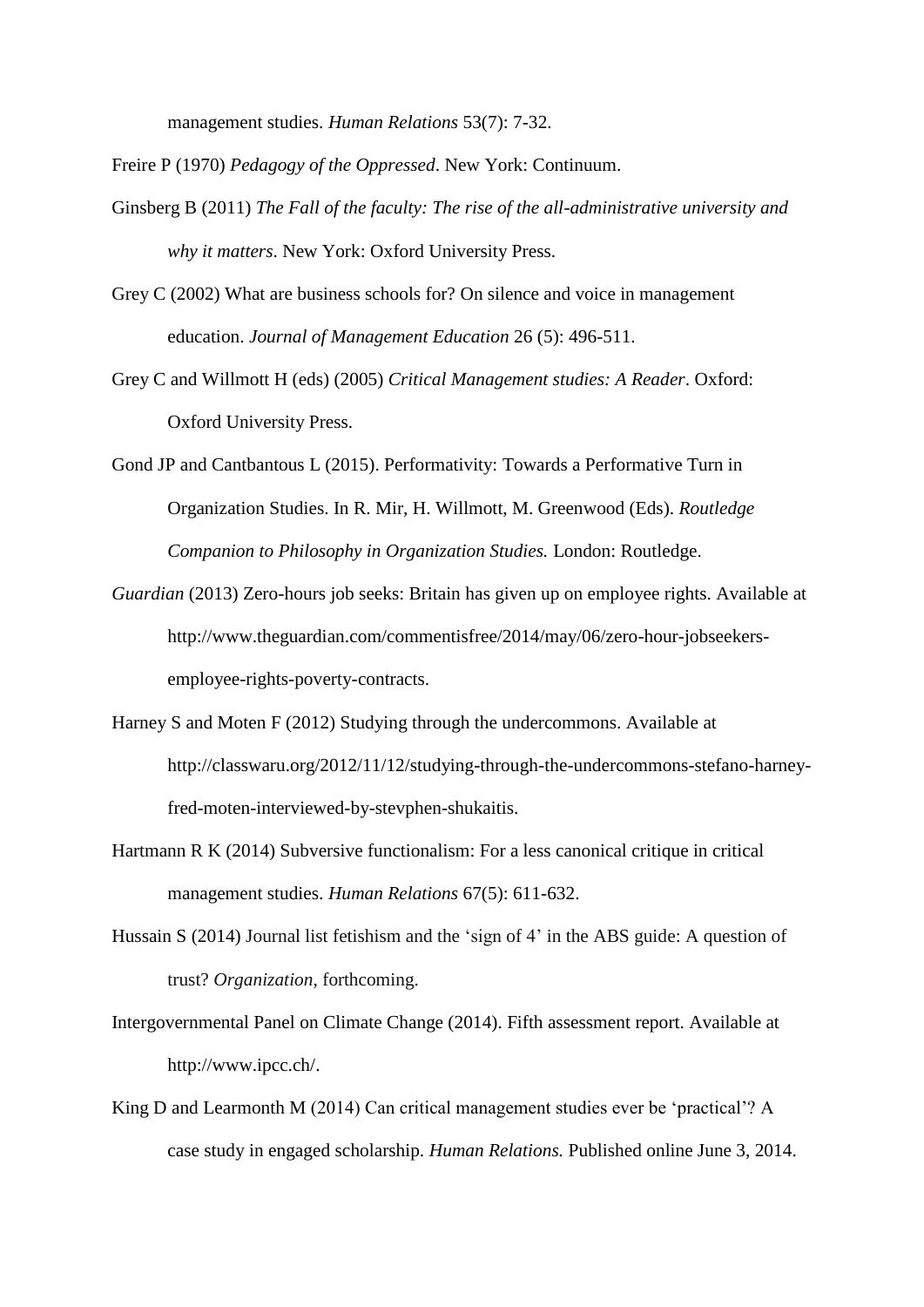[http://hum.sagepub.com/content/early/2014/06/02/0018726714528254.](http://hum.sagepub.com/content/early/2014/06/02/0018726714528254)

Levitas R (2013) *Utopia as Method*. London: Palgrave.

Lyotard JF (1984) *The Postmodern Condition*. Manchester: Manchester University Press.

Martin R (2011) *Under New Management: Universities, Administrative Labour and the Professional Turn*. Philadelphia: Temple University Press.

Medvetz T (2012) *Think Tanks in America*. Chicago: University of Chicago Press.

- Parker M, Cheney G, Fournier V and Land C (eds) (2014) *The Companion to Alternative Organization*. London: Routledge.
- Parker M (2014) University, Ltd: Changing a business school. *Organization* 21 (1): 281- 292.
- Parker M, Fournier V and Reedy P (2007) *The Dictionary of Alternatives: Utopianism and Organization*. London: Zed Books.
- Piketty T (2014) *Capital in the Twenty-First Century*. Cambridge, Mass: Belknap and Harvard Press.
- Rose N (1998) *Inventing Our Selves: Psychology, Power, and Personhood*. Cambridge: Cambridge University Press.

Ross A (2014). *Creditocracy: And the Case for Debt Refusal*. New York: O/R Books.

Spicer A, Alvesson M and Karreman D (2009) Critical performativity: The unfinished business of critical management studies. *Human Relations* 64(4): 537-560.

United Nations (1987) Our common future. Available at [http://conspect.nl/pdf/Our\\_Common\\_Future-Brundtland\\_Report\\_1987.pdf.](http://conspect.nl/pdf/Our_Common_Future-Brundtland_Report_1987.pdf)

- Weber M (1946) Science as a vocation. In *From Max Weber: Essays in Sociology*. New York: Oxford University Press.
- Wickert C and Schaefer S (2014) Towards a progressive understanding of performativity in critical management studies. *Human Relations*, forthcoming.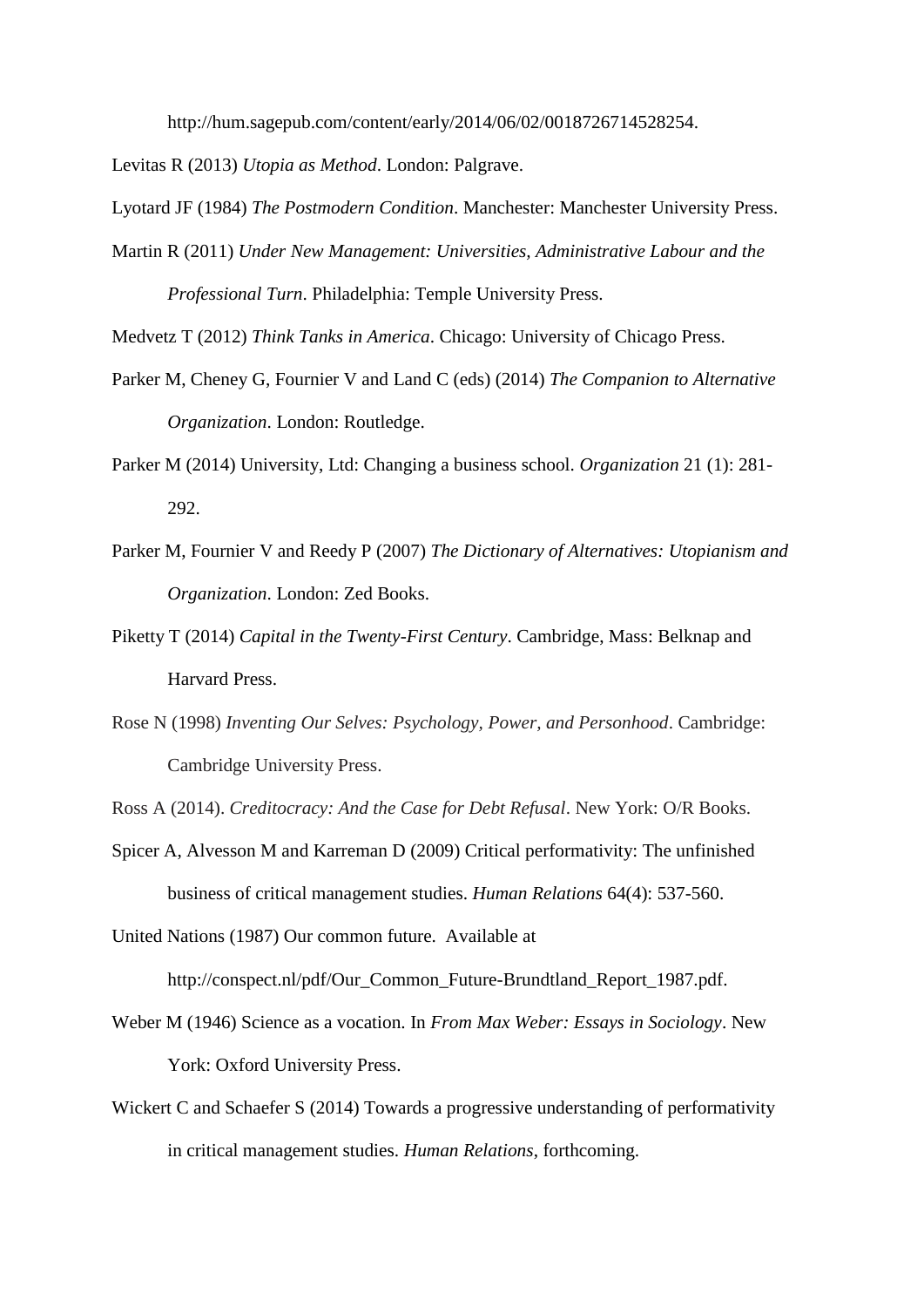- Willmott H(2006) Pushing at an open door: Mystifying the CMS manifesto. *Management Learning* 37 (1): 33-37.
- Willmott H (2011) Journal list fetishism and the perversion of scholarship. *Organization* 18(4): 429-42.
- Willmott H and Mingers J (2013) Taylorizing business school research: On the "one best way" performative effects of journal ranking lists. *Human Relations* 66 (8): 1051- 1073.
- Wolff R (2012). *Democracy at work. The Cure for capitalism.* Chicago: Haymarket Books. Zadek S (2001) *The Civil Corporation: The New Economy of Corporate Citizenship***.**

London: Earthscan Publications.

Zizek S (2009) *Violence*. London: Profile Books.

Peter Fleming is Professor of Business and Society and Director of the Modular Executive MBA programme at Cass Business School, City University London. His research focuses on the ideologies that naturalize organizational practices, especially around the topic of work and management. He also researches corporation social responsibility and corruption in public and private sector organizations. Peter's research has been published in the *Academy of Management Review*, *Academy of Management Annals*, *Journal of Management Studies* and *Organization Studies*. He is the author of numerous books, including *Resisting Work* (Temple University Press, 2014), *The End of Corporate Responsibility* (Sage, 2013) and *Authenticity and the Cultural Politics of Work* (Oxford University Press, 2009). His most recent book is *The Mythology of Work: How Capitalism Persists Despite Itself* (Pluto Books, 2015). [Email: peter.fleming.1@city.ac.uk]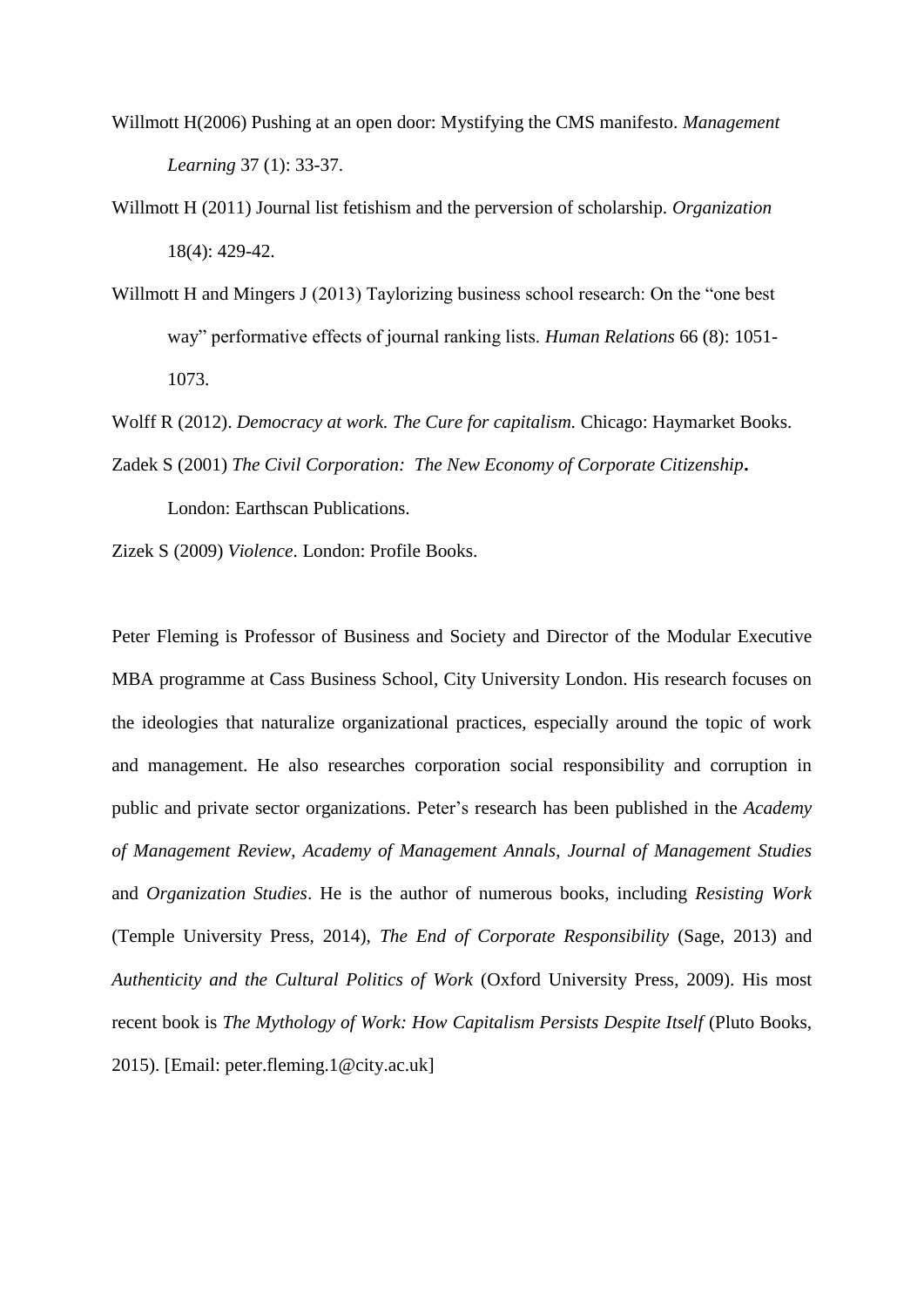Subhabrata Bobby Banerjee is Professor of Management and Director of the Executive PhD program at Cass Business School, City University London. His research interests include sustainability, climate change, CSR, Indigenous ecology and resistance movements. His work has appeared in Academy of Management Education & Learning, Critical Sociology Human Relations, Journal of Management Studies, Journal of Marketing, Management Learning, Organization, Organization Studies, among others. He is the author of two books Corporate Social Responsibility: The Good, the Bad and the Ugly and the coedited volume Organizations, Markets and Imperial Formations: Towards an Anthropology of Globalization. [Email: bobby.banerjee.1@city.ac.uk]

# **Corresponding author:**

Peter Fleming

Cass Business School

City University London

106 Bunhill Row

LONDON

EC1Y 8TZ

UK

peter.fleming.1@city.ac.uk

#### **Additional Author(s):**

Bobby Banerjee

Cass Business School

City University London

106 Bunhill Row

LONDON